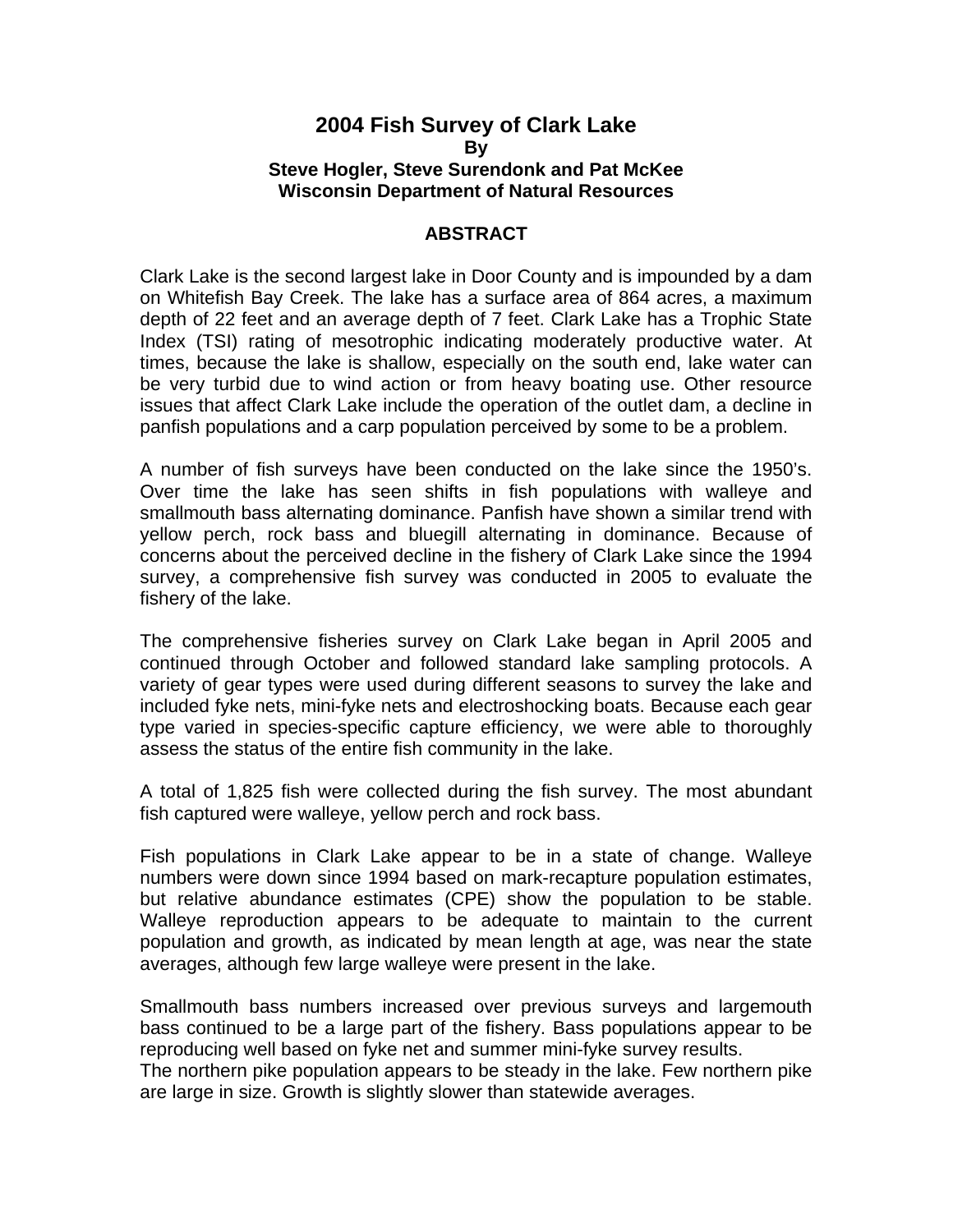Panfish in general have declined in number since the 1960's. The rock bass population has fluctuated in number, while the yellow perch and bluegill populations have declined. Growth of panfish in Clark Lake appears to be average.

Forage minnows are common in the lake near Logan Creek, but the lack of suitable habitat in other areas of the lake limits their abundance across the entire lake.

Carp although present in the lake, were captured in low number and do not appear to be a problem in the lake at this time.

Based on the results from the fish survey, several recommendations can be made. These recommendations include:

- Encourage the re-colonization of aquatic plants by establishing no wake areas or by temporary placement of wave and turbidity barriers to get plants started. Aquatic plants provide critical nursery, feeding and refuge habitat and are necessary for maintaining healthy, stable fish communities in lakes.
- Encourage shoreline residents to reestablish natural shorelines. This will also help plant communities as well as many other animal populations.
- Monitor the movement and abundance of exotics into Clark Lake. If these species get firmly established in the lake, more changes in the fish community are likely.
- Encourage the Lake Association and its members to protect sensitive areas.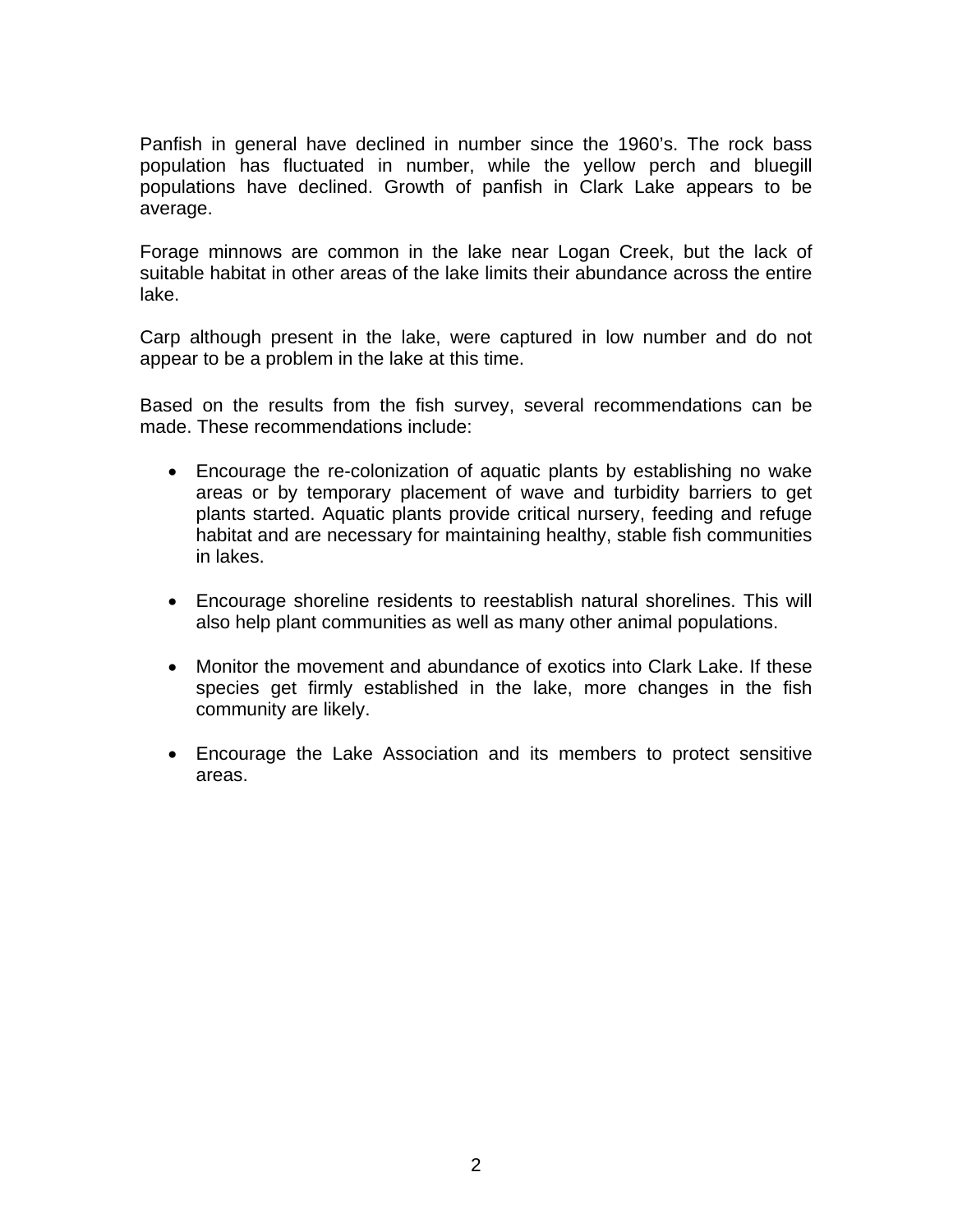## **INTRODUCTION**

Clark Lake (WBIC 97700) is the second largest lake in Door County and is impounded by a dam on Whitefish Bay Creek (Figure 1). The lake has a surface area of 864 acres, a maximum depth of 22 feet and an average depth of 7 feet (Door County SWCD 2000). Clark Lake has a Trophic State Index (TSI) rating of mesotrophic indicating moderately productive water (WDNR 2001). At times, because the lake is shallow, especially on the south end, lake water can be very turbid due to wind action or from heavy boating use. Other resource issues that affect Clark Lake include the operation of the outlet dam, the decline in panfish populations and a carp population that is perceived by some to be a problem.



**Figure 1. Clark Lake is located in Door County just north of Sturgeon Bay.** 

The status of the aquatic plant community has been monitored on Clark Lake since the 1980's. A 1992 study indicated that while plant diversity has increased in shallow water (less than 0.5 meters), overall the lake has seen a decline in native species with an substantial increase in the exotic species, Eurasian water milfoil (Rasman 1992).

Most of the past efforts to manage the fishery of Clark Lake have focused on fish stocking. Records indicate that since 1933 the lake has been stocked with a wide variety of fish including bass, walleye, perch, bluegill, crappie and bullhead. Fish stocked since the 1970's have included bluegill, largemouth bass, northern pike and perch (Kernen 1977).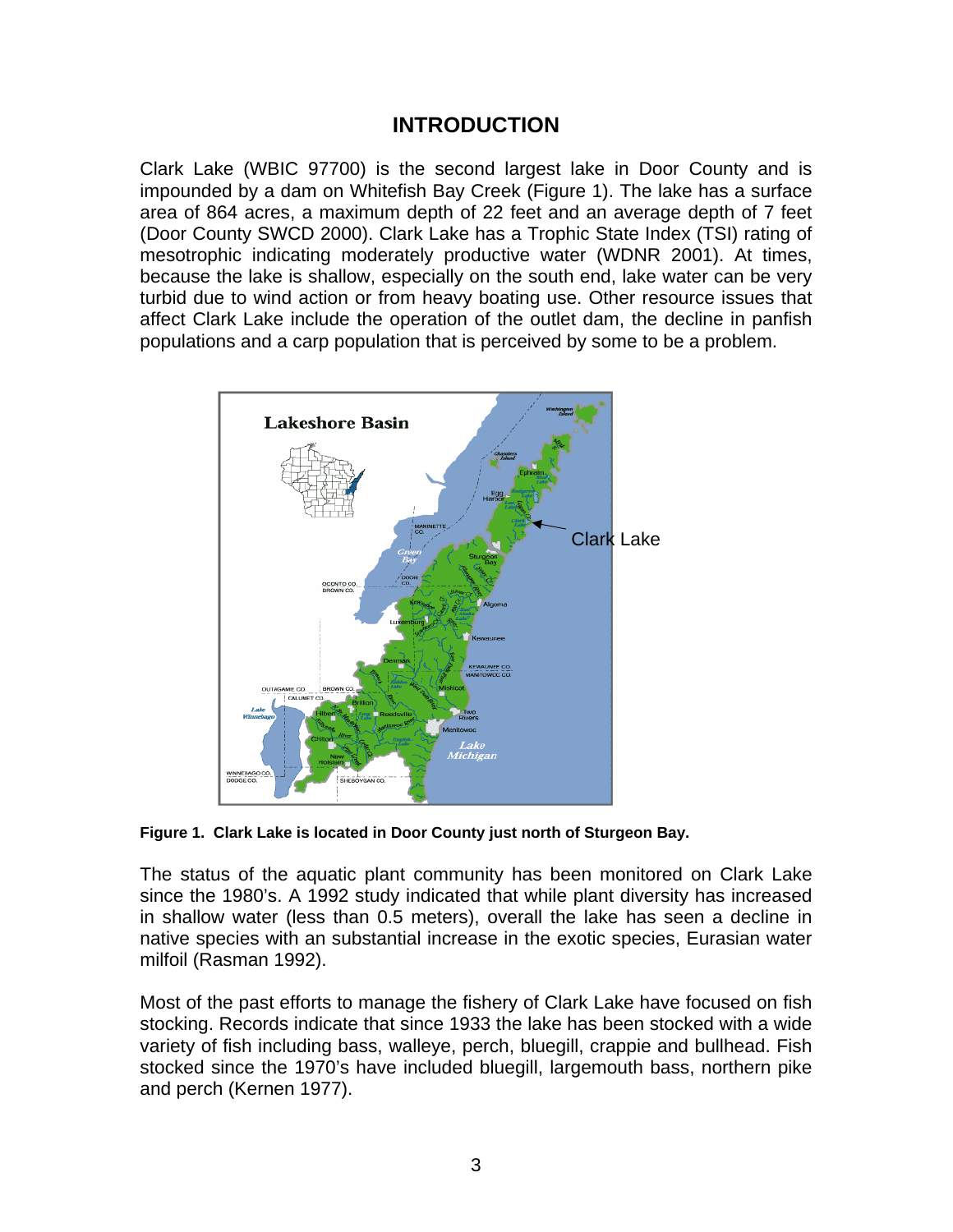A number of fish surveys have been conducted since the early 1950's that have characterized the fishery of the lake. Cline (1951) found that smallmouth bass was the dominant gamefish of the lake with lower numbers of walleye and northern pike captured. He found that panfish were low in number, but were of a very "desirable" size. He recommended no additional predator stockings. Hacker (1958) found that walleye and smallmouth were the dominant gamefish in his summer seine hauls. The panfish population was dominated by yellow perch, bluegill and rock bass. He also noted that many small perch were seen passing through the seine. He did not recommend any new management strategies for the lake.

Several surveys were conducted by Kernen in the 1960's to assess the fish populations of the lake. In a summer seine survey, Kernen (1968) found that yellow perch dominated his catch, with walleye the most abundant gamefish captured. He stated that the absence of carp during his survey indicated the carp population was less than what some anglers believed. In spring fyke net and electroshocking surveys, Kernen (1969) found that the walleye and northern pike population numbers had changed little since the 1950's, but bass populations appeared to have declined in numbers. He found that walleye were slow growing, but were reproducing successfully. Yellow perch were the most abundant panfish and had increased in abundance since the 1950's. He believed that the abundance of perch may have been negatively impacting spawning success of other species. Rock bass abundance had remained stable while bluegill had declined in abundance. He did not believe carp were a problem in the lake. Finally, he indicated that infertility of the lake limits the total fish biomass of the lake and makes fishing difficult.

During the 1970's several surveys were conducted to assess the success of stockings of largemouth bass, northern pike and bluegill and to assess the overall fish population of the lake. Surveys by Kernen (1973 and 1975) indicated that the fish population of the lake was dominated by perch with very little change in the overall abundance of other species. He concluded that the recent stockings of bass and bluegill were unsuccessful while the pike stockings appeared to be beneficial. However, a 1976 survey (Kernen 1977) found a dramatic shift in the fishery of the lake. Walleye had increased in number and now were the dominant species captured. Yellow perch numbers had dropped dramatically and average size had increased. He recommended the cessation of bass, bluegill and northern pike stocking. He also commented on the infertility of the lake and that proper operation of the dam would block upstream movement of fish from Whitefish Bay Creek into Clark Lake.

A 1981 survey of Clark Lake (Lychwick 1982) found that the fish populations had changed little since the 1976 survey (Kernen 1977). The walleye and northern pike populations were unchanged, while the smallmouth bass population appeared to be increasing in number with several year classes of young bass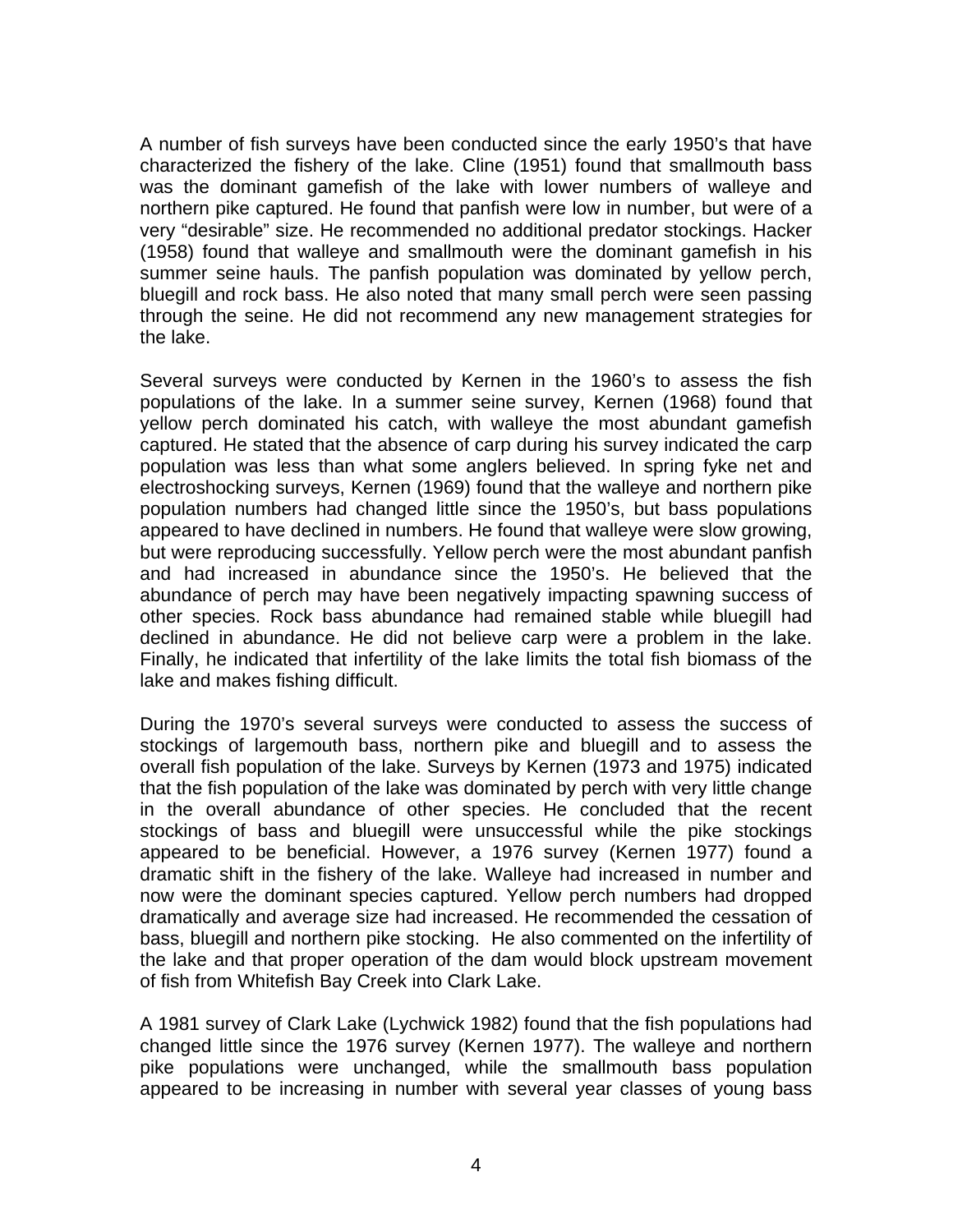noted. The yellow perch population was similar to what was observed in 1976. Lychwick noted a decrease in the forage base of the lake in 1981 as compared to earlier studies. He believed that the lake drawdown during winter months had frozen out invertebrates and rooted aquatic plants. He recommended higher lake levels during winter months to protect critical habitat needed by plants and invertebrates, which indirectly supply critical habitat or forage for fish.

In 1994 Lychwick (1995) surveyed Clark Lake to assess the fish populations of the lake. Walleye, rock bass and white sucker were the most common species captured. Fewer bullhead, northern pike and yellow perch were handled than in previous surveys. During the survey year, a contact creel survey was conducted. During winter months poor conditions lead to only five northern pike being caught. During the open water fishing season, May through October, it estimated that anglers harvested 312 walleye, 234 northern pike, 352 rock bass and 229 yellow perch. Total fishing hours were estimated at 3660, with most of the fishing occurring in July and August.

Because of concerns about the perceived decline in the fishery of Clark Lake since the 1994 survey, a comprehensive fish survey was conducted in 2005 to evaluate the fishery of the lake.

## **METHODS**

### **Spring Fyke Netting**

A standard comprehensive fisheries survey on Clark Lake began in April 2005 and continued through October. Seven fyke nets were set following ice-out on April 13, fished until April 21 and were used to capture and mark adult spawning walleye, and northern pike for the purpose of estimating adult population size (Figure 2). Other species captured in fyke nets were also marked for potential population size estimation, but nets were set in habitats to target adult spawning walleye. Overall, there were 49 net lifts for a total effort of 70 net-nights during the netting period. All fish were identified, measured, marked with a caudal fin clip and scales or spines were removed from a sub-sample for age determination.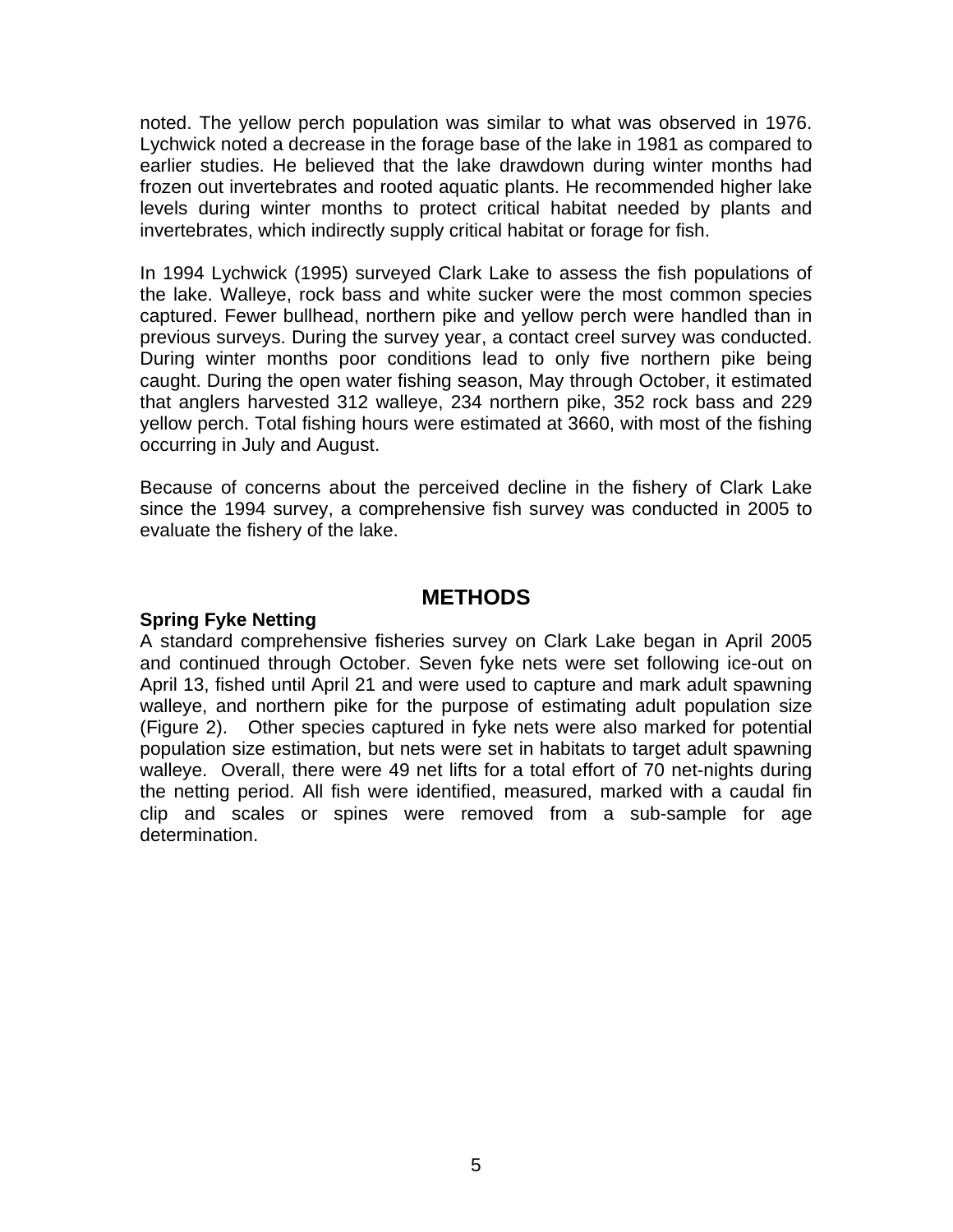

**Figure 2. The locations of the seven fyke nets that were fished in Clark Lake from April 13 through April 21, 2005 are marked by an X on the lake map.** 

### **Spring Electrofishing**

Shortly after the completion of fyke netting, three randomly selected 1 mile sections of the shoreline were electroshocked on the night of May 4 to look for marked fish (Figure 3). All gamefish fish were netted, identified, examined for marks, and measured.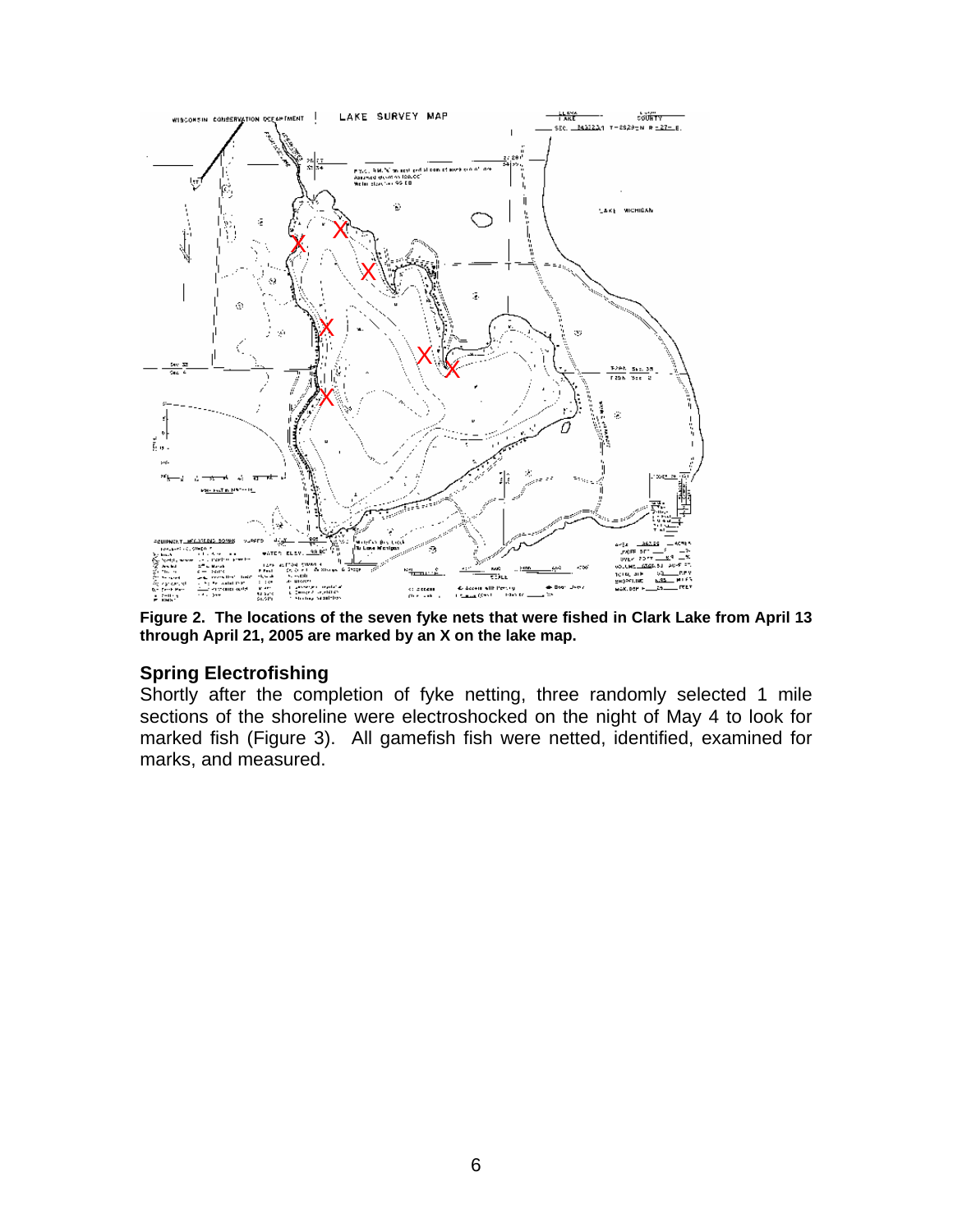

**Figure 3. The three electroshocking stations are shown by the red lines on the map of Clark Lake.** 

#### **Summer Surveys**

#### Centrarchid Electrofishing

Similarly, the same 3 sections of shoreline were electroshocked on the nights of May 31 and June 8 to estimate adult smallmouth and largemouth bass population size and to estimate panfish relative abundance. All fish were netted, identified and counted. Gamefish were examined for marks, measured, and had scales or a spine removed for age determination.

#### Fish Community

Five mini-fyke nets were set and fished on July 26 and July 27 to index juvenile gamefish abundance and fish community composition (Figure 4). All fish were identified to species and counted. Gamefish and panfish species were counted and measured.

### **Fall Recruitment and Index Sampling**

On the night of October 20, the three shoreline sections were electroshocked to determine the abundance young-of-year fish and to assess the general population of fish (Figure 3). All fish were netted, identified, and counted. Gamefish and panfish were measured.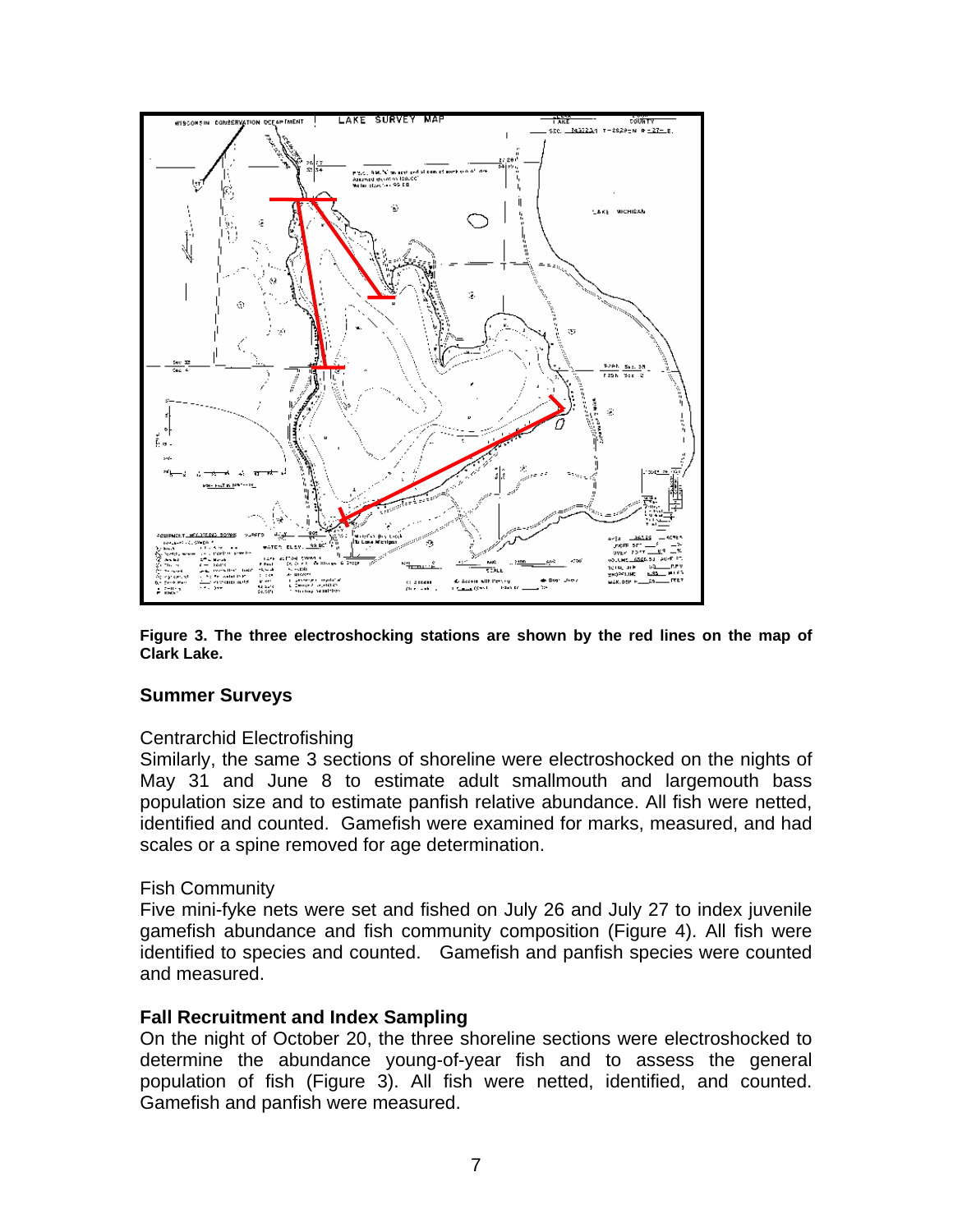

**Figure 4. The locations of the five mini-fyke nets that were fished in Clark Lake on July 26 and 27, 2005 are marked by an X on the lake map.** 

#### Statistical Analyses

Basic fisheries statistics, such as average length, length frequencies by survey type, age distributions, and population estimates were calculated. Mean length at age was determined first by using an age length key to extrapolate length age distributions from the sub-sample of fish that were aged to the full sample length frequency, then second calculating the arithmetic mean of the length for a given age from the estimated full sample age distribution.

The Schnabel and Petersen population estimation methods were used to estimate community population size when the recapture numbers were large enough to provide an unbiased estimate of population size. For the Petersen method, population size was estimated as the ratio between the number of fish initially marked and released during the marking period (M), times the number of fish captured and examined for marks (C) during the recapture period, divided by the number of fish that were found to have marks during the recapture period (R) using the Petersen estimator (Ricker 1975). Using the Schnabel multi-census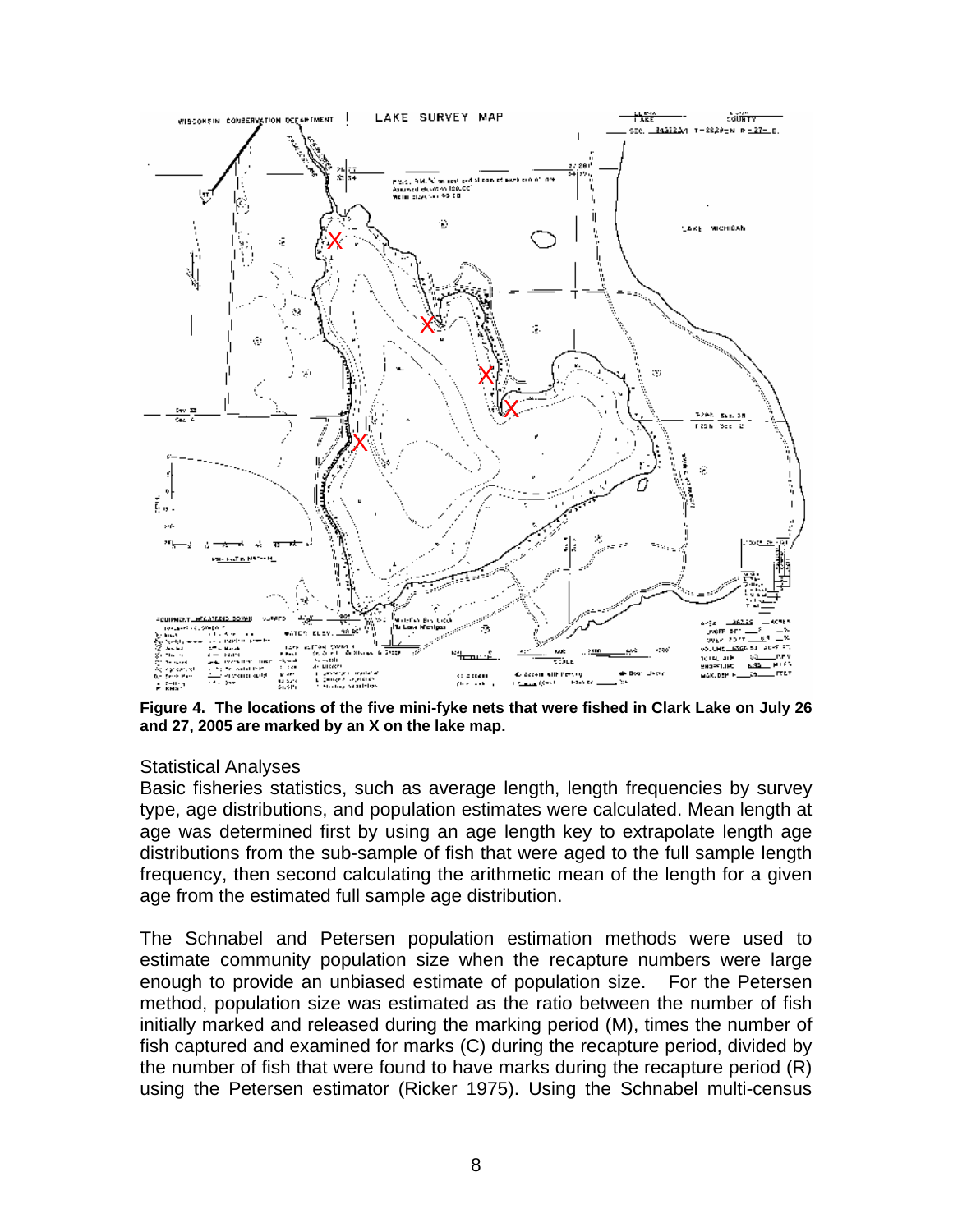model, each fyke netting day and each electrofishing run were defined as a sampling time period, and running population estimates were calculated for each time period (Ricker 1975). In general, Schnabel population estimates tend to be more precise than Petersen estimates because the population is sampled repeatedly in time, and with each successive time period sampled, we know the true population size with more certainty.

## **RESULTS**

### **Spring Fyke Netting**

During the fyke net portion of the survey, a total of 703 fish were captured for a CPE of 10.04 fish per net per night. Of the fourteen species captured, walleye and rock bass dominated the catch, with substantially fewer smallmouth bass, northern pike and white sucker captured (Table 1).

| <b>Species</b>         | <b>Number Captured</b> | <b>Number</b><br>Recaptured | <b>Schnabel</b><br><b>Population Estimate</b><br>(Range) |
|------------------------|------------------------|-----------------------------|----------------------------------------------------------|
| <b>Bowfin</b>          | 5                      |                             |                                                          |
| <b>Rainbow Trout</b>   | $\overline{2}$         |                             |                                                          |
| Northern Pike          | 66                     | $\overline{2}$              | 634<br>(232-1584)                                        |
| Common Carp            | 4                      |                             |                                                          |
| Longnose Sucker        | 18                     | 4                           |                                                          |
| <b>White Sucker</b>    | 64                     | 9                           | 240<br>(144-424)                                         |
| Bullhead sp.           | 6                      |                             |                                                          |
| <b>Channel Catfish</b> |                        |                             |                                                          |
| Rock Bass              | 182                    | 42                          | 411<br>$(305 - 564)$                                     |
| Pumpkinseed            | 1                      |                             |                                                          |
| Bluegill               | 20                     |                             |                                                          |
| <b>Smallmouth Bass</b> | 72                     | $\overline{2}$              | 450<br>(201-1126)                                        |
| <b>Yellow Perch</b>    | 37                     | 1                           | 278<br>(84-505)                                          |
| Walleye                | 225                    | 55                          | 485<br>$(374 - 628)$                                     |

#### **Table 1. Species captured from Clark Lake with fyke nets during April 13–21, 2005.**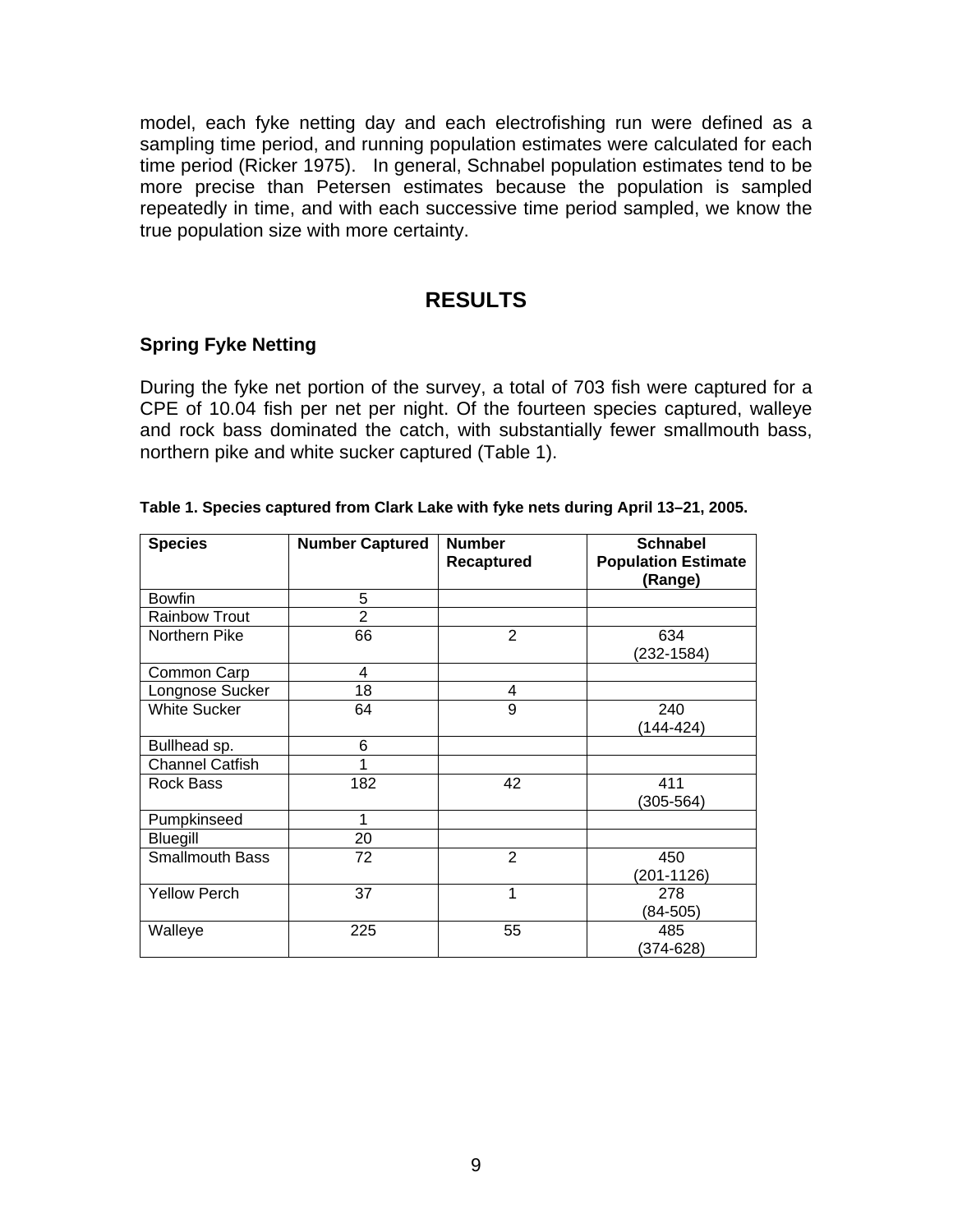### Gamefish

#### **Walleye**

Walleye were the most commonly captured gamefish during fyke netting (Table 1). The 225 walleye ranged in length from 241 mm to 640 mm and had an average length of 423 mm (Table 2).

Using mark and recapture during spring surveys and the Schnabel technique to estimate population size, the walleye population in Clark Lake is likely between 374 and 628 individual walleye or 0.4 to 0.7 walleye per surface acre (Table 1).

Age was determined for most of the walleye that were captured using a dorsal spine. Ages ranged from age 2 through age 11 (Table 2). Age 5 was the most common age walleye followed by age 4. Age 5 walleye averaged 421 mm in length.

From this data it appears that in Clark Lake, walleye begin to spawn at age 3 and most spawn by age 4 or 5. Young fish appear to be present in the lake, but numbers decline steadily after age 6. Growth of walleye in Clark Lake when compared to statewide age at length tables, appear to be at or near state rates (Table 3).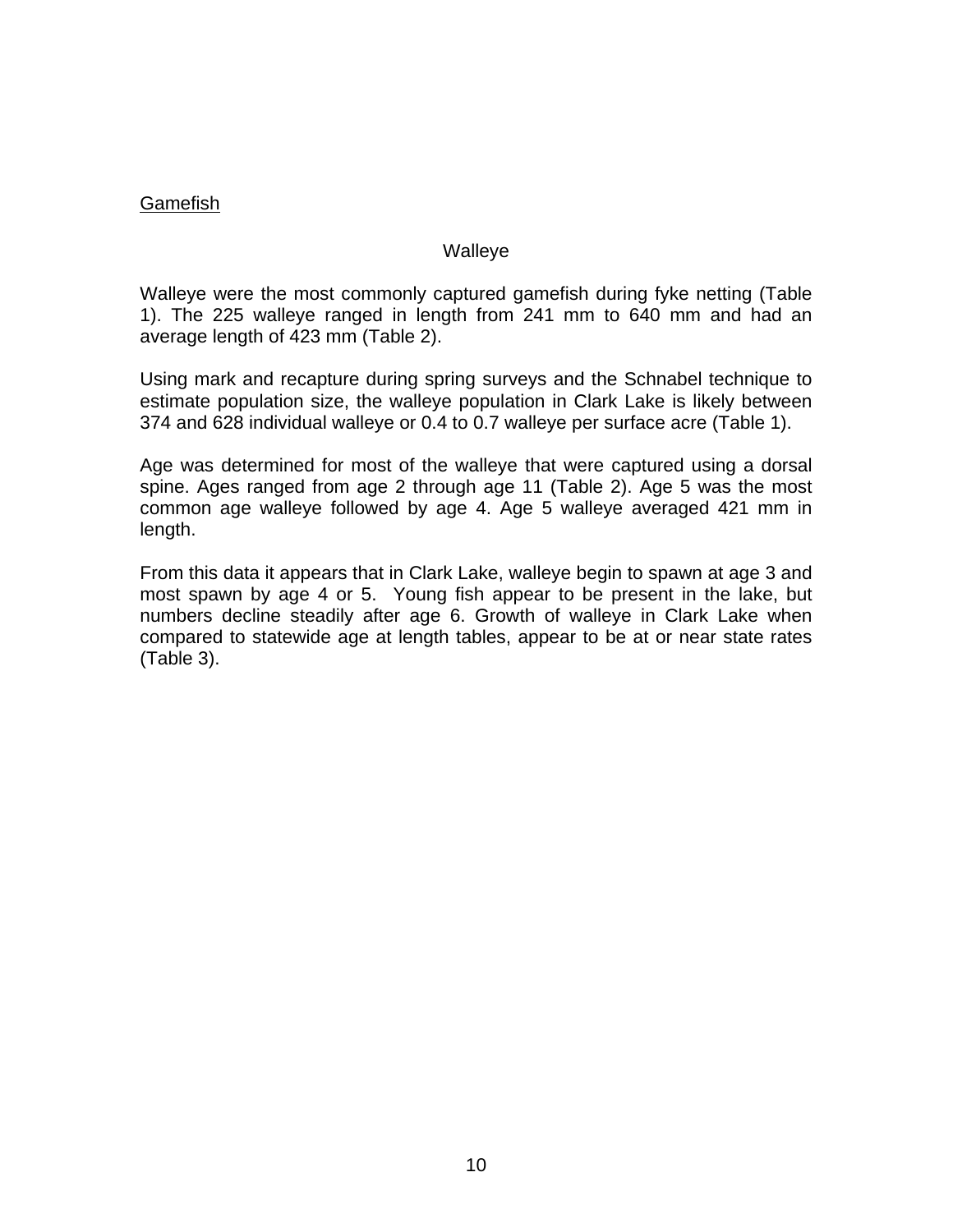| Length           |                         |   |                         |                           | Age                     |                  |                           |                         |                |                |                  |
|------------------|-------------------------|---|-------------------------|---------------------------|-------------------------|------------------|---------------------------|-------------------------|----------------|----------------|------------------|
| (mm)             | <b>Number</b>           | 1 | $\overline{2}$          | 3                         | $\overline{\mathbf{4}}$ | 5                | 6                         | $\overline{7}$          | 8              | 9              | $10+$            |
| $200$            |                         |   |                         |                           |                         |                  |                           |                         |                |                |                  |
| 210              |                         |   |                         |                           |                         |                  |                           |                         |                |                |                  |
| 220              |                         |   |                         |                           |                         |                  |                           |                         |                |                |                  |
| 230              |                         |   |                         |                           |                         |                  |                           |                         |                |                |                  |
| 240              | 4                       |   | $\overline{\mathbf{4}}$ |                           |                         |                  |                           |                         |                |                |                  |
| 250              | $\mathbf{1}$            |   | $\mathbf{1}$            |                           |                         |                  |                           |                         |                |                |                  |
| 260              | $\overline{4}$          |   | $\overline{4}$          |                           |                         |                  |                           |                         |                |                |                  |
| 270              | $\mathbf{1}$            |   | $\mathbf{1}$            |                           |                         |                  |                           |                         |                |                |                  |
| 280              |                         |   |                         |                           |                         |                  |                           |                         |                |                |                  |
| 290              | 1                       |   | $\mathbf{1}$            |                           |                         |                  |                           |                         |                |                |                  |
| 300              | $\overline{\mathbf{1}}$ |   |                         | $\mathbf{1}$              |                         |                  |                           |                         |                |                |                  |
| 310              |                         |   |                         |                           |                         |                  |                           |                         |                |                |                  |
| 320              |                         |   |                         |                           |                         |                  |                           |                         |                |                |                  |
| 330              | $\mathbf 2$             |   |                         | $\mathbf 2$               |                         |                  |                           |                         |                |                |                  |
| 340              | 1                       |   |                         | $\overline{1}$            |                         |                  |                           |                         |                |                |                  |
| 350              | 11                      |   |                         | 11                        |                         |                  |                           |                         |                |                |                  |
| 360              | 10                      |   |                         | 8                         | $\boldsymbol{2}$        |                  |                           |                         |                |                |                  |
| 370              | 9                       |   |                         | $\boldsymbol{7}$          | $\overline{2}$          |                  |                           |                         |                |                |                  |
| 380              | 11                      |   |                         | $\ensuremath{\mathsf{3}}$ | $\bf{8}$                |                  |                           |                         |                |                |                  |
| 390              | 15                      |   |                         |                           | 13                      | $\mathbf 2$      |                           |                         |                |                |                  |
| 400              | 13                      |   |                         |                           | $\boldsymbol{7}$        | 6                |                           |                         |                |                |                  |
| 410              | 24                      |   |                         |                           | 12                      | 12               |                           |                         |                |                |                  |
| 420              | 25                      |   |                         |                           | $\overline{5}$          | 18               | $\overline{2}$            |                         |                |                |                  |
| 430              | 17                      |   |                         |                           | 1                       | $\overline{9}$   | $\mathbf 5$               | $\overline{2}$          |                |                |                  |
| 440              | 15                      |   |                         |                           |                         | $\boldsymbol{7}$ | $\overline{\mathcal{I}}$  | $\mathbf{1}$            |                |                |                  |
| 450              | $\overline{\mathbf{7}}$ |   |                         |                           |                         | $\mathbf{1}$     | 6                         |                         |                |                |                  |
| 460              |                         |   |                         |                           |                         |                  |                           |                         |                |                |                  |
|                  | $\overline{9}$          |   |                         |                           |                         | $\mathbf{1}$     | $\mathbf 5$               | $\overline{3}$          |                |                |                  |
| 470              | $\overline{9}$          |   |                         |                           |                         | $\mathbf{1}$     | $\mathbf 5$               | $\overline{\mathbf{c}}$ | $\overline{1}$ |                |                  |
| 480              | $6\phantom{a}$          |   |                         |                           |                         |                  | $\overline{3}$            | $\overline{\mathbf{c}}$ | 1              |                |                  |
| 490              | $\overline{\mathbf{5}}$ |   |                         |                           |                         |                  | $\ensuremath{\mathsf{3}}$ | $\overline{\mathbf{c}}$ |                |                |                  |
| 500              | $\overline{\mathbf{5}}$ |   |                         |                           |                         |                  |                           | $\overline{2}$          | $\overline{3}$ |                |                  |
| 510              | 6                       |   |                         |                           |                         |                  |                           | 3                       | 3              |                |                  |
| 520              |                         |   |                         |                           |                         |                  |                           |                         |                |                |                  |
| 530              |                         |   |                         |                           |                         |                  |                           |                         |                |                |                  |
| 540              | 3                       |   |                         |                           |                         |                  |                           | 1                       | 1              | $\mathbf{1}$   |                  |
| 550              | 3                       |   |                         |                           |                         |                  |                           |                         | 1              | $\overline{c}$ |                  |
| $\overline{560}$ |                         |   |                         |                           |                         |                  |                           |                         |                |                |                  |
| 570              | $\mathbf 2$             |   |                         |                           |                         |                  |                           |                         | 1              |                | 1                |
| 580              |                         |   |                         |                           |                         |                  |                           |                         |                |                |                  |
| 590              |                         |   |                         |                           |                         |                  |                           |                         |                |                |                  |
| 600              | 3                       |   |                         |                           |                         |                  |                           |                         | 1              | z              |                  |
| 610              | $\overline{1}$          |   |                         |                           |                         |                  |                           |                         |                |                | 1                |
| 620              |                         |   |                         |                           |                         |                  |                           |                         |                |                |                  |
| 630              |                         |   |                         |                           |                         |                  |                           |                         |                |                |                  |
| 640              | $\mathbf{1}$            |   |                         |                           |                         |                  |                           |                         | $\mathbf{1}$   |                |                  |
| <b>SUM</b>       | 225                     |   | 11                      | 33                        | 50                      | 57               | 36                        | 18                      | 13             | 5              | $\boldsymbol{2}$ |
| AVE.             | 423                     |   | 256                     | 356                       | 396                     | 421              | $\overline{454}$          | 479                     | 529            | 568            | 590              |
| <b>S.D.</b>      |                         |   | 15.7                    | 16.2                      | 16.3                    | 15.8             | 20.1                      | $30\,$                  | 49.2           | 29.5           | 28.3             |

**Table 2. Walleye length frequency and age distribution for fish captured on Clark Lake with fyke nets, April 2005.**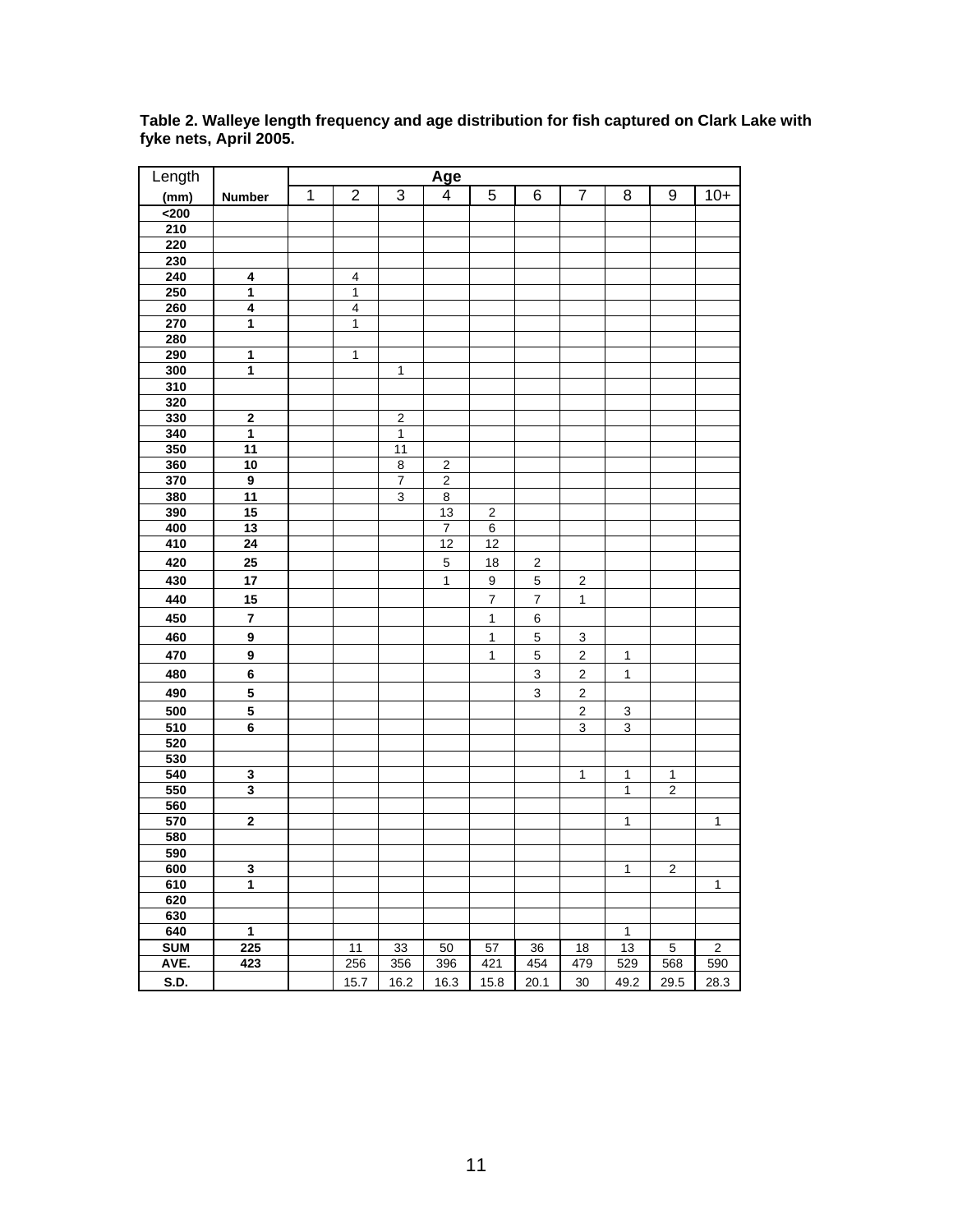| <b>Species</b>         | AGE 1 | AGE <sub>2</sub> | AGE 3 | AGE 4 | AGE 5 | AGE 6 | AGE <sub>7</sub> | AGE 8 | AGE 9 | <b>AGE</b> |
|------------------------|-------|------------------|-------|-------|-------|-------|------------------|-------|-------|------------|
|                        |       |                  |       |       |       |       |                  |       |       | $10+$      |
| Northern Pike          | --    | 335              | 476   | 511   | 573   | 725   | 890              | --    | --    | 1010       |
| (State Average)        | (356) | (406)            | (470) | (546) | (610) | (650) | (706)            | (762) | (787) |            |
| Rock Bass              |       | 90               | 129   | 171   | 212   | 239   | 255              | 269   | 273   | 285        |
| (State Average)        | (53)  | (91)             | (127) | (155) | (175) | (193) | (213)            | (226) | (239) | (244)      |
| <b>Bluegill</b>        | --    | 131              | 182   | 217   |       |       |                  |       |       |            |
| (State Average)        | (64)  | 97)              | (122) | (147) | (167) | (183) | (196)            |       |       |            |
| <b>Smallmouth Bass</b> | --    | 150              | 232   | 293   | 353   | 409   | 429              | 452   | 480   | 490        |
| (State Average)        | (97)  | (168)            | (236) | (292) | (343) | (381) | (432)            | (457) | (472) |            |
| Yellow Perch           | --    | 130              | 164   | 220   | 250   |       |                  |       |       |            |
| (State Average)        | (74)  | (119)            | (152) | (180) | (208) |       |                  |       |       |            |
| Walleye                | --    | 256              | 356   | 396   | 421   | 454   | 479              | 529   | 568   | 590        |
| (State Average)        | (152) | (254)            | (324) | (381) | (432) | (457) | (497)            | (526) | (551) |            |

**Table 3. Average length at age as determined by spines or scales for fish captured in fyke nets on Clark Lake in April 2005.** 

#### Northern Pike

The 66 northern pike that were captured during spring surveys ranged in length from 280 mm to 1010 mm and averaged 541 mm in length (Table 4). Using the Schnabel method to estimate population number, it was estimated that between 232 and 1584 northern pike were in the lake at the time of the survey (Table 1). This estimate should be viewed with caution because the low number northern pike that were captured during fyke netting may not allow for an accurate population estimate.

Ages were obtained from sectioning the first anal spine. Ages 2 through 11 were obtained in the sample (Table 4). Age 5 northern pike were the most abundant followed by age 3. Age 5 northern pike had an average length of 573 mm. Very few northern pike older than age 5 were captured

Male northern pike in Clark Lake begin to spawn at age 2 or 3 and most females spawn by age 4 or 5. Growth of northern pike in Clark Lake when compared to statewide age at length tables, appear to be less than state rates (Table 3).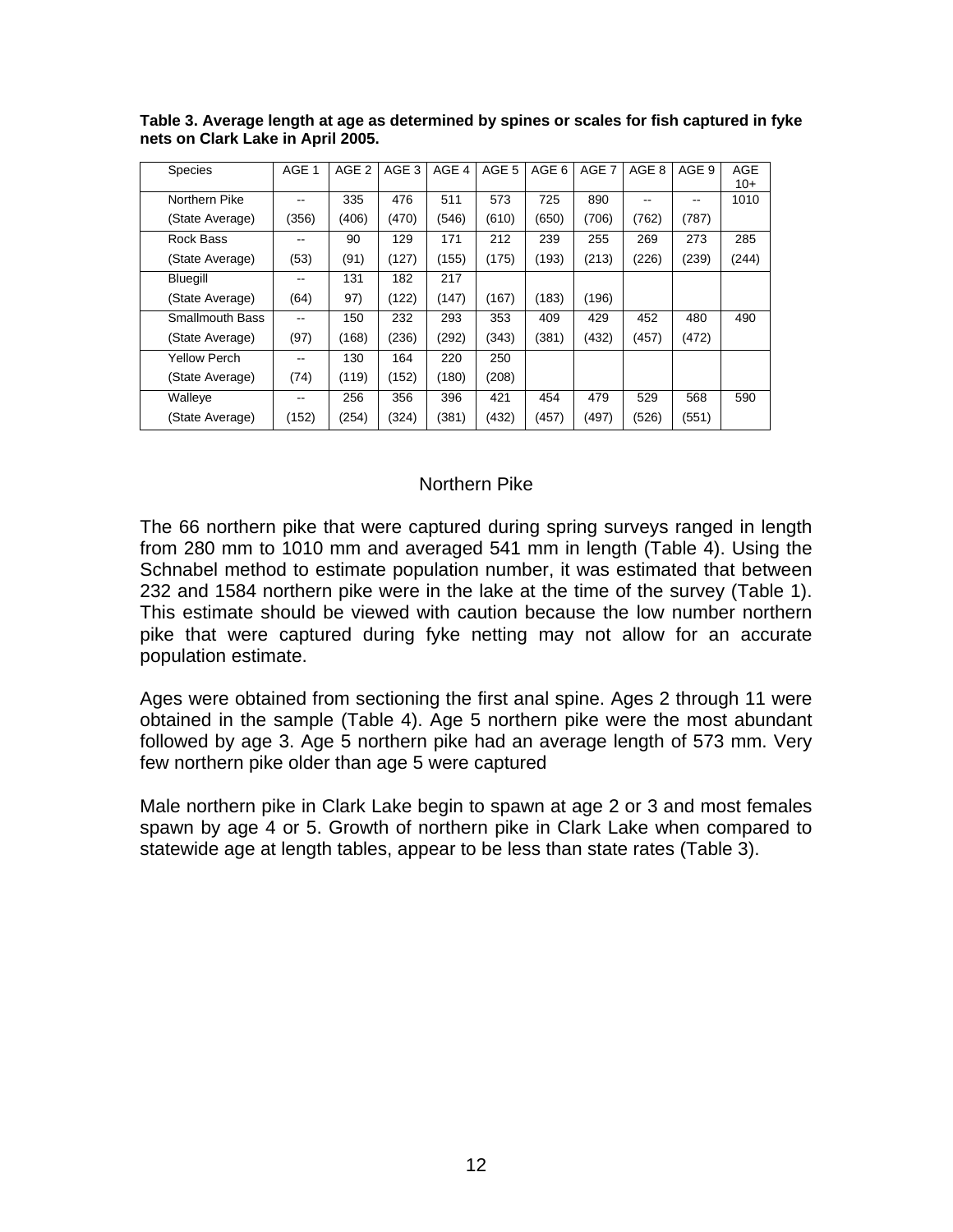**Table 4. Northern pike length frequency and age distribution for fish captured on Clark Lake with fyke nets, April 2005. Note that the length scale is not continuous with the 900 through 990 mm range omitted.** 

| Length     | Total                   |              |                  |                           | Age                     |                |                |              |                  |                  |                |
|------------|-------------------------|--------------|------------------|---------------------------|-------------------------|----------------|----------------|--------------|------------------|------------------|----------------|
| (mm)       | <b>Number</b>           | $\mathbf{1}$ | $\boldsymbol{2}$ | $\ensuremath{\mathsf{3}}$ | $\overline{\mathbf{4}}$ | $\mathbf 5$    | 6              | 7            | $\boldsymbol{9}$ | $\boldsymbol{9}$ | $10+$          |
| 280        | 1                       |              | $\mathbf{1}$     |                           |                         |                |                |              |                  |                  |                |
| 290        | $\overline{\mathbf{1}}$ |              | $\mathbf{1}$     |                           |                         |                |                |              |                  |                  |                |
| 300        | 1                       |              | $\mathbf{1}$     |                           |                         |                |                |              |                  |                  |                |
| 310        |                         |              |                  |                           |                         |                |                |              |                  |                  |                |
| 320        |                         |              |                  |                           |                         |                |                |              |                  |                  |                |
| 330        |                         |              |                  |                           |                         |                |                |              |                  |                  |                |
| 340        | 1                       |              | $\mathbf{1}$     |                           |                         |                |                |              |                  |                  |                |
| 350        | $\overline{\mathbf{1}}$ |              | $\mathbf{1}$     |                           |                         |                |                |              |                  |                  |                |
| 360        | $\overline{\mathbf{1}}$ |              | $\overline{1}$   |                           |                         |                |                |              |                  |                  |                |
| 370        |                         |              |                  |                           |                         |                |                |              |                  |                  |                |
| 380        | $\overline{\mathbf{2}}$ |              | $\overline{2}$   |                           |                         |                |                |              |                  |                  |                |
| 390        |                         |              |                  |                           |                         |                |                |              |                  |                  |                |
| 400        |                         |              |                  |                           |                         |                |                |              |                  |                  |                |
| 410        | 1                       |              |                  | $\mathbf{1}$              |                         |                |                |              |                  |                  |                |
| 420        |                         |              |                  |                           |                         |                |                |              |                  |                  |                |
|            |                         |              |                  |                           |                         |                |                |              |                  |                  |                |
| 430<br>440 |                         |              |                  |                           |                         |                |                |              |                  |                  |                |
| 450        |                         |              |                  |                           |                         |                |                |              |                  |                  |                |
|            | 1<br>$\overline{1}$     |              |                  | 1<br>1                    |                         |                |                |              |                  |                  |                |
| 460        |                         |              |                  |                           |                         |                |                |              |                  |                  |                |
| 470        |                         |              |                  |                           |                         |                |                |              |                  |                  |                |
| 480        | 6                       |              |                  | $\overline{5}$            | 1                       |                |                |              |                  |                  |                |
| 490        | $\overline{\mathbf{3}}$ |              |                  | 3                         |                         |                |                |              |                  |                  |                |
| 500        | 5                       |              |                  | $\overline{2}$            | 3                       |                |                |              |                  |                  |                |
| 510        | $\overline{\mathbf{1}}$ |              |                  |                           | $\overline{1}$          |                |                |              |                  |                  |                |
| 520        | $\overline{\mathbf{2}}$ |              |                  |                           | $\overline{1}$          | $\mathbf{1}$   |                |              |                  |                  |                |
| 530        | 7                       |              |                  |                           | $\mathbf{1}$            | $\overline{6}$ |                |              |                  |                  |                |
| 540        |                         |              |                  |                           |                         |                |                |              |                  |                  |                |
| 550        | 4                       |              |                  |                           | $\overline{1}$          | 3              |                |              |                  |                  |                |
| 560        | 3                       |              |                  |                           |                         | 3              |                |              |                  |                  |                |
| 570        | $\overline{\mathbf{2}}$ |              |                  |                           |                         | $\overline{2}$ |                |              |                  |                  |                |
| 580        | 5                       |              |                  |                           |                         | $\mathbf 5$    |                |              |                  |                  |                |
| 590        | $\overline{\mathbf{1}}$ |              |                  |                           |                         | $\overline{1}$ |                |              |                  |                  |                |
| 600        | 3                       |              |                  |                           |                         | $\overline{3}$ |                |              |                  |                  |                |
| 610        | $\overline{\mathbf{2}}$ |              |                  |                           |                         | 2              |                |              |                  |                  |                |
| 620        | 3                       |              |                  |                           |                         | 3              |                |              |                  |                  |                |
| 630        |                         |              |                  |                           |                         |                |                |              |                  |                  |                |
| 640        | $\overline{\mathbf{2}}$ |              |                  |                           |                         | $\mathbf{1}$   | $\mathbf{1}$   |              |                  |                  |                |
| 650        | 1                       |              |                  |                           |                         |                | $\overline{1}$ |              |                  |                  |                |
| 660        |                         |              |                  |                           |                         |                |                |              |                  |                  |                |
| 670        |                         |              |                  |                           |                         |                |                |              |                  |                  |                |
| 680        |                         |              |                  |                           |                         |                |                |              |                  |                  |                |
| 690        |                         |              |                  |                           |                         |                |                |              |                  |                  |                |
| 700        |                         |              |                  |                           |                         |                |                |              |                  |                  |                |
| 710        |                         |              |                  |                           |                         |                |                |              |                  |                  |                |
| 720        |                         |              |                  |                           |                         |                |                |              |                  |                  |                |
| 730        |                         |              |                  |                           |                         |                |                |              |                  |                  |                |
| 740        |                         |              |                  |                           |                         |                |                |              |                  |                  |                |
| 750        |                         |              |                  |                           |                         |                |                |              |                  |                  |                |
| 760        | $\overline{1}$          |              |                  |                           |                         |                | $\overline{1}$ |              |                  |                  |                |
| 770        |                         |              |                  |                           |                         |                |                |              |                  |                  |                |
| 780        |                         |              |                  |                           |                         |                |                |              |                  |                  |                |
| 790        |                         |              |                  |                           |                         |                |                |              |                  |                  |                |
| 800        |                         |              |                  |                           |                         |                |                |              |                  |                  |                |
| 850        | $\overline{\mathbf{1}}$ |              |                  |                           |                         |                | $\overline{1}$ |              |                  |                  |                |
| 890        | $\overline{\mathbf{1}}$ |              |                  |                           |                         |                |                | 1            |                  |                  |                |
| 1010       | $\overline{1}$          |              |                  |                           |                         |                |                |              |                  |                  | $\overline{1}$ |
| <b>SUM</b> | 65                      | $\pmb{0}$    | 8                | 13                        | 8                       | $30\,$         | $\overline{4}$ | $\mathbf{1}$ | 0                | 0                | $\mathbf{1}$   |
| AVE.       | 541                     |              | 335              | 476                       | 511                     | 573            | 725            | 890          | Ξ.               | ۰.               | 1010           |
|            |                         |              |                  |                           |                         |                |                |              |                  |                  |                |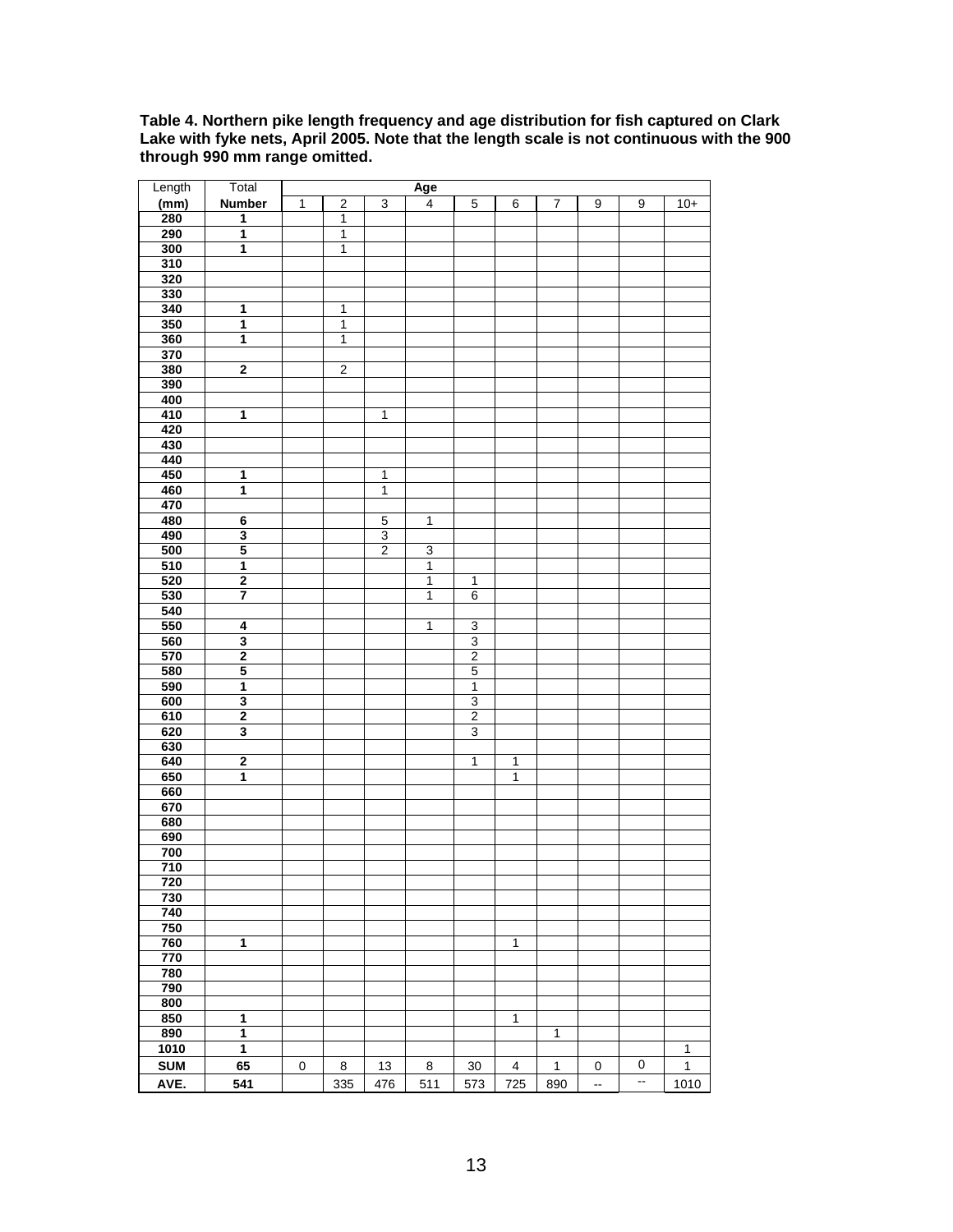#### Smallmouth Bass

The seventy-two smallmouth that were captured by fyke net, ranged in length from 142 mm to 515 mm with an average length of 375 mm (Table 5). Using the Schnabel method, it is estimated that the smallmouth population ranges between 201 and 1126 individuals. Because the number of captured and recaptured smallmouth bass was low, estimates of population size may under represent the total number of smallmouth bass in Clark Lake.

Ages for smallmouth bass were determined with the use of dorsal spines from samples collected with fyke nets and electroshocking during the May-June period. Ages 2 through 10 were present in the aged sample of fish (Table 5). Age 5 fish were the most common, followed by age 6 and age 7. Age 5 smallmouth bass averaged 353 mm in length. On Clark Lake it appears that smallmouth bass spawn by age 5, although some male fish begin at ages 2 or 3.

The length at age comparison between smallmouth bass in Clark Lake to statewide averages can be made with the data we collected to determine how bass are growing in the lake. Our data indicates that bass in Clark Lake at all ages are growing very near statewide rates (Table 3).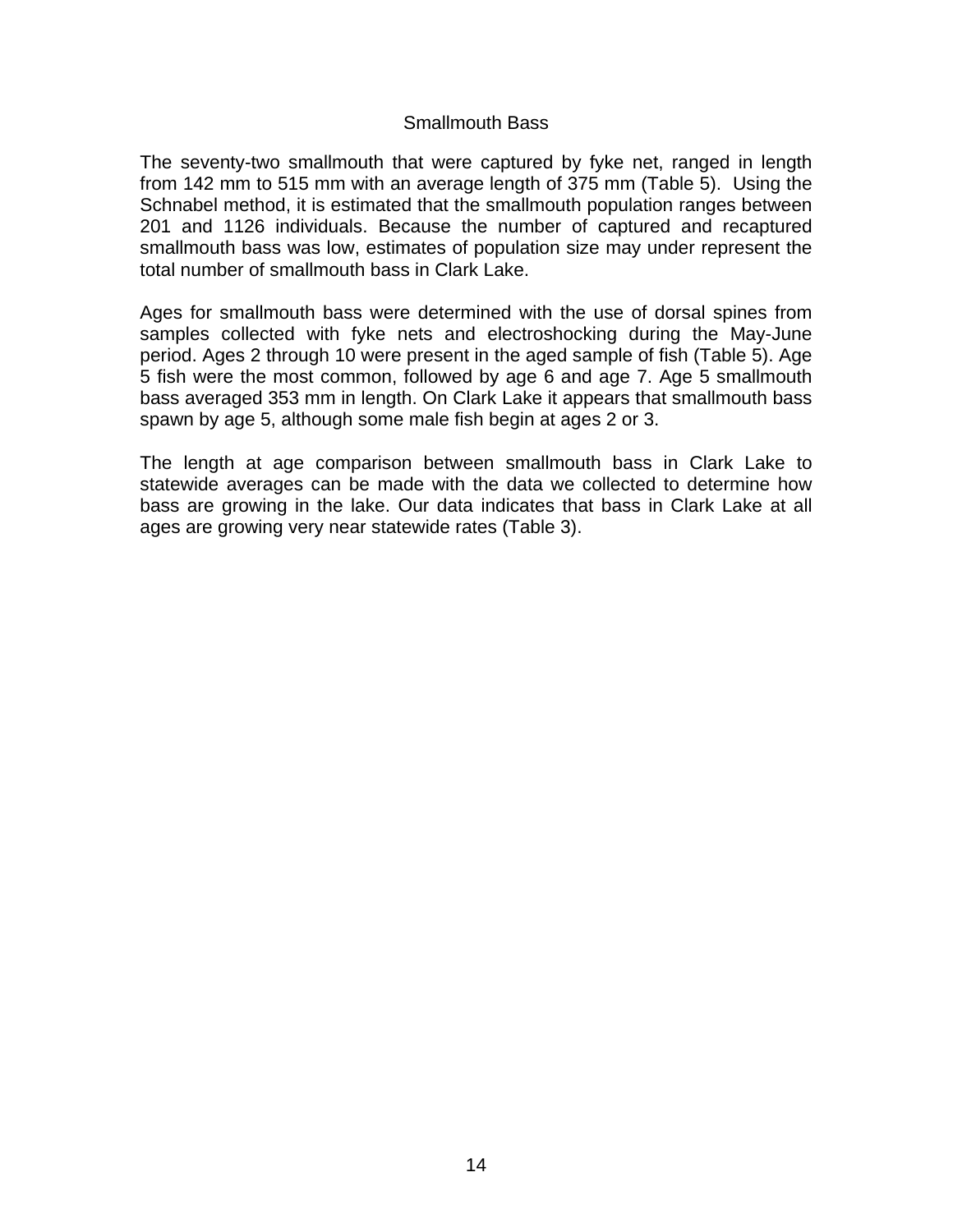| Length           |                                           |              |                  |                         | <u>Age</u>       |                         |                           |                  |              |                  |                          |
|------------------|-------------------------------------------|--------------|------------------|-------------------------|------------------|-------------------------|---------------------------|------------------|--------------|------------------|--------------------------|
| (mm)             | <b>Number</b>                             | $\mathbf{1}$ | $\sqrt{2}$       | $\mathsf 3$             | $\overline{4}$   | $\mathbf 5$             | $\,6$                     | $\overline{7}$   | 8            | $\boldsymbol{9}$ | 10                       |
| 90               |                                           |              |                  |                         |                  |                         |                           |                  |              |                  |                          |
| 100              |                                           |              |                  |                         |                  |                         |                           |                  |              |                  |                          |
| $\frac{1}{10}$   |                                           |              |                  |                         |                  |                         |                           |                  |              |                  |                          |
| 120              |                                           |              |                  |                         |                  |                         |                           |                  |              |                  |                          |
| 130              |                                           |              |                  |                         |                  |                         |                           |                  |              |                  |                          |
| 140              | $\bf{2}$                                  |              | $\boldsymbol{2}$ |                         |                  |                         |                           |                  |              |                  |                          |
| 150              |                                           |              |                  |                         |                  |                         |                           |                  |              |                  |                          |
| 160              |                                           |              |                  |                         |                  |                         |                           |                  |              |                  |                          |
|                  |                                           |              |                  |                         |                  |                         |                           |                  |              |                  |                          |
| 170              | $\mathbf{1}$                              |              | 1                |                         |                  |                         |                           |                  |              |                  |                          |
| $\frac{180}{ }$  |                                           |              |                  |                         |                  |                         |                           |                  |              |                  |                          |
| 190              | $\overline{\mathbf{1}}$                   |              |                  | $\mathbf{1}$            |                  |                         |                           |                  |              |                  |                          |
| 200              |                                           |              |                  |                         |                  |                         |                           |                  |              |                  |                          |
| 210              |                                           |              |                  |                         |                  |                         |                           |                  |              |                  |                          |
| 220              |                                           |              |                  |                         |                  |                         |                           |                  |              |                  |                          |
| 230              | $\overline{\mathbf{2}}$                   |              |                  | $\overline{\mathbf{c}}$ |                  |                         |                           |                  |              |                  |                          |
| 240              | $\overline{1}$                            |              |                  | 1                       |                  |                         |                           |                  |              |                  |                          |
| 250              | $\bf{2}$                                  |              |                  | $\overline{2}$          |                  |                         |                           |                  |              |                  |                          |
| 260              | $\mathbf{1}$                              |              |                  |                         |                  |                         |                           |                  |              |                  |                          |
| 270              | $\overline{\mathbf{2}}$                   |              |                  |                         | $\overline{2}$   |                         |                           |                  |              |                  |                          |
| 280              | $\mathbf{1}$                              |              |                  |                         | $\mathbf{1}$     |                         |                           |                  |              |                  |                          |
| 290              |                                           |              |                  |                         |                  |                         |                           |                  |              |                  |                          |
| 300              | $\mathbf 2$                               |              |                  |                         | $\overline{2}$   |                         |                           |                  |              |                  |                          |
| 310              | $\overline{\mathbf{1}}$                   |              |                  |                         | $\mathbf{1}$     |                         |                           |                  |              |                  |                          |
| 320              | $\mathbf{1}$                              |              |                  |                         | $\mathbf{1}$     |                         |                           |                  |              |                  |                          |
| 330              | 5                                         |              |                  |                         |                  | $\mathbf 5$             |                           |                  |              |                  |                          |
| 340              | 5                                         |              |                  |                         |                  | $\overline{5}$          |                           |                  |              |                  |                          |
| 350              | $\overline{\mathbf{3}}$                   |              |                  |                         |                  | $\overline{3}$          |                           |                  |              |                  |                          |
| 360              | $\overline{\mathbf{4}}$                   |              |                  |                         |                  | $\overline{\mathbf{4}}$ |                           |                  |              |                  |                          |
| 370              | $\overline{1}$                            |              |                  |                         |                  | $\overline{1}$          |                           |                  |              |                  |                          |
| 380              | 3                                         |              |                  |                         |                  | 3                       |                           |                  |              |                  |                          |
| 390              | $\overline{\mathbf{6}}$                   |              |                  |                         |                  | $\overline{2}$          | $\overline{\mathbf{4}}$   |                  |              |                  |                          |
| 400              | 5                                         |              |                  |                         |                  |                         | $\overline{\mathbf{4}}$   | $\mathbf 1$      |              |                  |                          |
| 410              | 5                                         |              |                  |                         |                  |                         | $\overline{4}$            | $\overline{1}$   |              |                  |                          |
| 420              | $\overline{\mathbf{5}}$                   |              |                  |                         |                  |                         | $\ensuremath{\mathsf{3}}$ | $\boldsymbol{2}$ |              |                  |                          |
| 430              | $\overline{5}$                            |              |                  |                         |                  |                         | $\overline{\mathbf{c}}$   | $\mathsf 3$      |              |                  |                          |
| 440              | 6                                         |              |                  |                         |                  |                         | 1                         | $\overline{4}$   | $\mathbf{1}$ |                  |                          |
|                  |                                           |              |                  |                         |                  |                         |                           |                  |              |                  |                          |
| 450              | $\overline{\mathbf{5}}$<br>$\overline{1}$ |              |                  |                         |                  |                         |                           | $\mathbf{1}$     | 4            |                  |                          |
| 460              |                                           |              |                  |                         |                  |                         |                           |                  |              | $\mathbf{1}$     |                          |
| 470              | $\bf{2}$                                  |              |                  |                         |                  |                         |                           |                  | $\mathbf{1}$ | $\mathbf{1}$     |                          |
| 480              |                                           |              |                  |                         |                  |                         |                           |                  |              |                  |                          |
| 490              | 3                                         |              |                  |                         |                  |                         |                           |                  |              | $\mathbf 1$      | $\boldsymbol{2}$         |
| 500              | $\overline{1}$                            |              |                  |                         |                  |                         |                           |                  |              | 1                |                          |
| 510              |                                           |              |                  |                         |                  |                         |                           |                  |              |                  |                          |
| 520              |                                           |              |                  |                         |                  |                         |                           |                  |              |                  |                          |
| 530              |                                           |              |                  |                         |                  |                         |                           |                  |              |                  |                          |
| $\overline{540}$ |                                           |              |                  |                         |                  |                         |                           |                  |              |                  |                          |
| 550              |                                           |              |                  |                         |                  |                         |                           |                  |              |                  |                          |
| 560              |                                           |              |                  |                         |                  |                         |                           |                  |              |                  |                          |
| 570              |                                           |              |                  |                         |                  |                         |                           |                  |              |                  |                          |
|                  |                                           |              |                  |                         |                  |                         |                           |                  |              |                  |                          |
| 580              |                                           |              |                  |                         |                  |                         |                           |                  |              |                  |                          |
| 590              |                                           |              |                  |                         |                  |                         |                           |                  |              |                  |                          |
| <b>SUM</b>       | 80                                        | $\pmb{0}$    | 3                | 6                       | $\boldsymbol{7}$ | 23                      | 18                        | 12               | 6            | 4                | $\mathbf 2$              |
| AVE.             | 387                                       |              | 150              | 232                     | 293              | 353                     | 409                       | 429              | 452          | 480              | 490                      |
|                  |                                           |              |                  |                         |                  |                         |                           |                  |              |                  |                          |
| S.D.             | 43.4                                      |              | 17.3             | 22.3                    | 19.8             | 20.1                    | 15.3                      | 14.4             | 9.8          | 18.3             | $\overline{\phantom{a}}$ |

**Table 5. Smallmouth bass length frequency and age distribution for fish captured on Clark Lake during spring and summer fyke netting and electrofishing surveys in 2005.**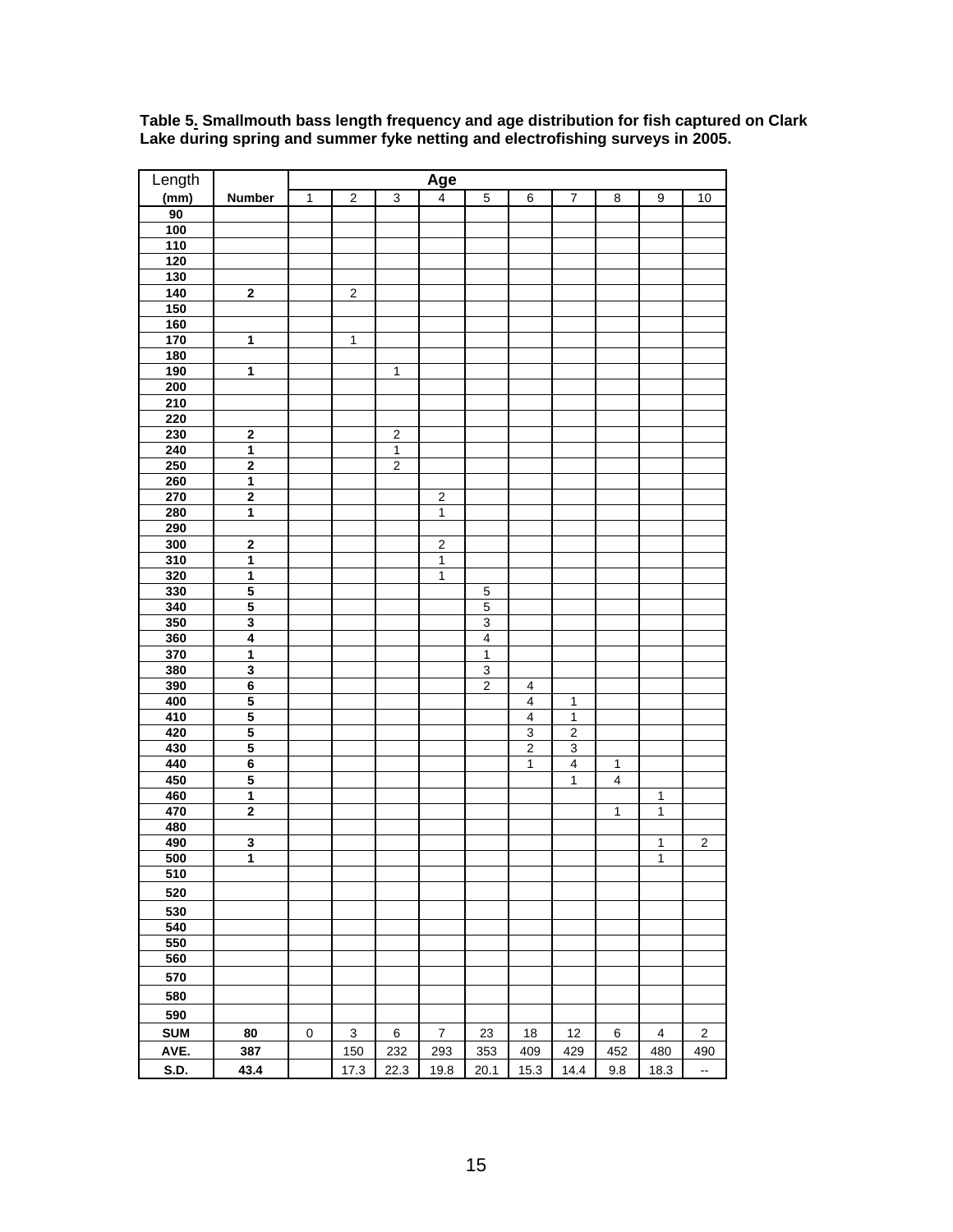#### Panfish

### Rock Bass

Rock bass were the most commonly captured panfish during spring fyke netting with 182 handled (Table 1). Captured rock bass ranged in length from 90 mm to 297 mm and had an average length of 195 mm (Table 6).

| Table 6. Rock bass length frequency and age distribution for fish captured on Clark Lake |  |  |
|------------------------------------------------------------------------------------------|--|--|
| with fyke nets, April 2005.                                                              |  |  |

| Length     | <b>Total</b>            |           |                |                 | Age            |                |                |                |     |                |              |
|------------|-------------------------|-----------|----------------|-----------------|----------------|----------------|----------------|----------------|-----|----------------|--------------|
| (mm)       | Number                  | 1         | $\overline{2}$ | 3               | 4              | 5              | 6              | $\overline{7}$ | 8   | 9              | $10+$        |
| 90         | $\mathbf{2}$            |           | $\overline{2}$ |                 |                |                |                |                |     |                |              |
| 100        |                         |           |                |                 |                |                |                |                |     |                |              |
| 110        | 9                       |           |                | 9               |                |                |                |                |     |                |              |
| 120        | 17                      |           |                | $\overline{17}$ |                |                |                |                |     |                |              |
| 130        | 12                      |           |                | 11              | $\mathbf{1}$   |                |                |                |     |                |              |
| 140        | 10                      |           |                | 6               | $\overline{4}$ |                |                |                |     |                |              |
| 150        | 8                       |           |                | 8               |                |                |                |                |     |                |              |
| 160        | 11                      |           |                | 1               | 10             |                |                |                |     |                |              |
| 170        | 10                      |           |                | 1               | 9              |                |                |                |     |                |              |
| 180        | 5                       |           |                |                 | $\overline{5}$ |                |                |                |     |                |              |
| 190        | 6                       |           |                |                 | $\mathbf 1$    | 5              |                |                |     |                |              |
| 200        | 10                      |           |                |                 | 3              | $\overline{7}$ |                |                |     |                |              |
| 210        | 10                      |           |                |                 | $\mathbf{1}$   | 9              |                |                |     |                |              |
| 220        | 8                       |           |                |                 | $\overline{2}$ | $\overline{6}$ |                |                |     |                |              |
| 230        | 15                      |           |                |                 |                | 1              | 12             | $\overline{2}$ |     |                |              |
| 240        | 14                      |           |                |                 |                | 3              | 11             |                |     |                |              |
| 250        | 9                       |           |                |                 |                | $\overline{2}$ | $\overline{6}$ | 1              |     |                |              |
| 260        | 13                      |           |                |                 |                |                | $\overline{2}$ | $\overline{7}$ | 4   |                |              |
| 270        | $\overline{\mathbf{7}}$ |           |                |                 |                |                |                | 1              | 4   | $\overline{2}$ |              |
| 280        | 3                       |           |                |                 |                |                |                |                | 1   | $\mathbf 1$    | $\mathbf{1}$ |
| 290        | $\overline{\mathbf{2}}$ |           |                |                 |                |                |                |                | 1   |                | 1            |
| 300        |                         |           |                |                 |                |                |                |                |     |                |              |
| <b>SUM</b> | 181                     | $\pmb{0}$ | $\mathbf 2$    | 53              | 36             | 33             | 31             | 11             | 10  | $\mathsf 3$    | $\mathbf 2$  |
| AVE.       | 195                     |           | 90             | 129             | 171            | 212            | 239            | 255            | 269 | 273            | 285          |
| S.D.       |                         |           |                | 14.9            | 21.6           | 17.1           | 9.3            | 12.9           | 9.9 | 5.8            | 7.1          |

Using the Schnabel method to estimate population number, it was estimated that between 305 and 564 rock bass inhabit the lake (Table 1). This estimate should be viewed cautiously because centrarchids are generally not well represented in fyke nets and it is likely the estimate may substantially under estimate their true number.

Age was determined from scales for a subsample of rock bass that were captured. Ages ranged from Age 2 through Age 10 (Table 6). Age 3 was the most common age rock bass followed by ages 4 and 5. Age 3 rock bass averaged 129 mm in length. Growth of rock bass in Clark Lake when compared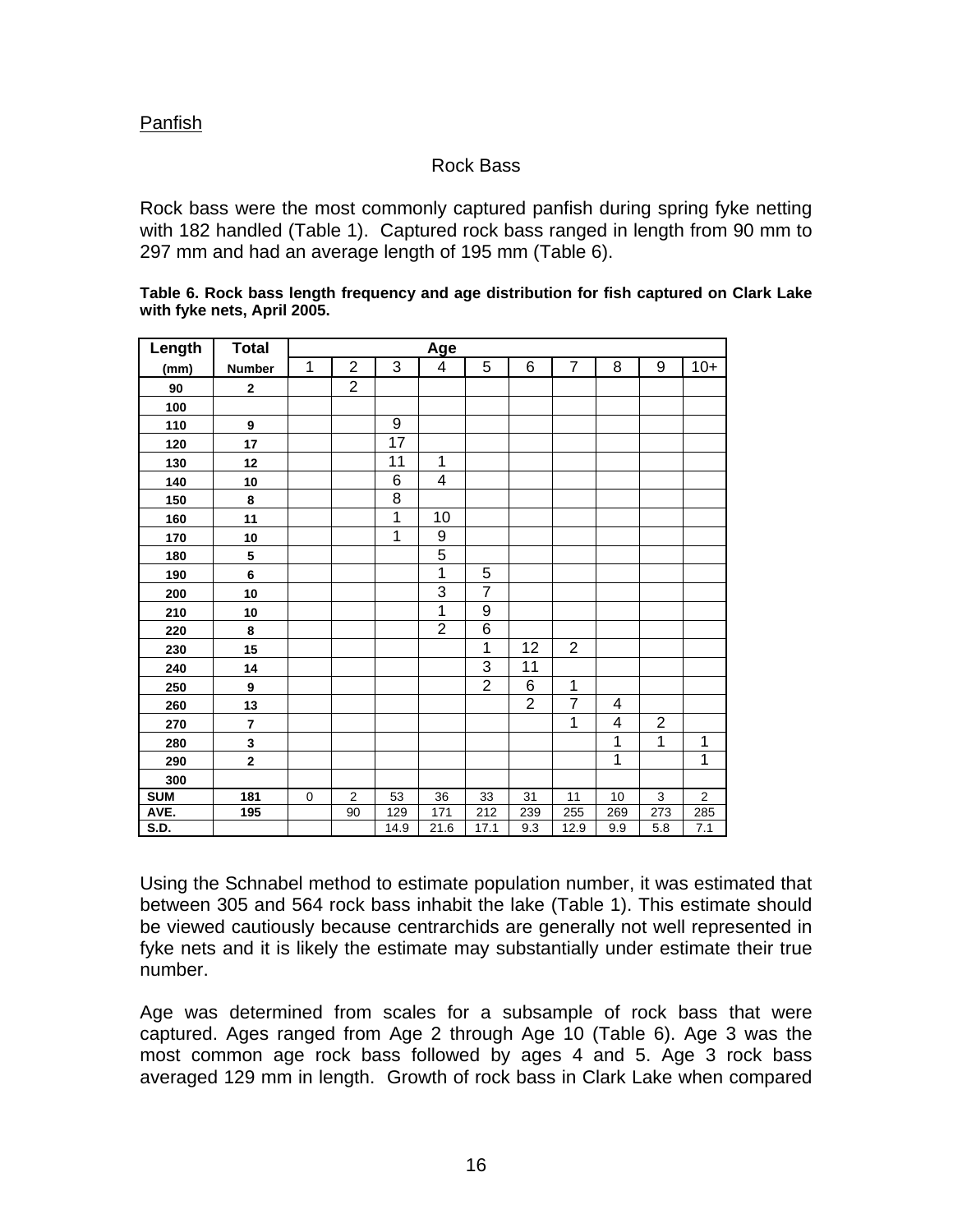to statewide age at length tables, show that in Clark Lake rock bass are growing at state rates through age 3 and then above state rates at older ages (Table 3).

#### Yellow Perch

Thirty-seven yellow perch were captured during fyke netting (Table 1). These perch ranged in length from 131 mm to 251 mm and had an average length of 171 mm (Table 7).

**Table 7. Yellow perch length frequency and age distribution for fish captured on Clark Lake with fyke nets, April 2005**

| Length     | <b>Total</b> |   |                  | Age            |     |     |
|------------|--------------|---|------------------|----------------|-----|-----|
| (mm)       | Number       | 1 | $\overline{2}$   | 3              | 4   | 5   |
| 90         |              |   |                  |                |     |     |
| 100        |              |   |                  |                |     |     |
| 110        |              |   |                  |                |     |     |
| 120        |              |   |                  |                |     |     |
| 130        | 3            |   | $\overline{2}$   | 1              |     |     |
| 140        | 3            |   |                  | 3              |     |     |
| 150        | 10           |   |                  | 10             |     |     |
| 160        | 6            |   |                  | 6              |     |     |
| 170        | 3            |   |                  | $\overline{3}$ |     |     |
| 180        | 5            |   |                  | 5              |     |     |
| 190        | 3            |   |                  | $\overline{3}$ |     |     |
| 200        | 1            |   |                  | $\overline{1}$ |     |     |
| 210        |              |   |                  |                |     |     |
| 220        | 2            |   |                  | $\mathbf 1$    | 1   |     |
| 230        |              |   |                  |                |     |     |
| 240        |              |   |                  |                |     |     |
| 250        | 1            |   |                  |                |     | 1   |
| <b>SUM</b> | 37           | 0 | $\boldsymbol{2}$ | 33             | 1   | 1   |
| AVE.       | 171          |   | 130              | 164            | 220 | 250 |
| S.D.       |              |   |                  | 20             |     |     |

Using the Schnabel method to estimate population number, it was estimated that between 84 and 505 yellow perch were in the lake at the time of the survey (Table 1). This estimate should be viewed with caution because the low number yellow perch that were captured during fyke netting may not allow for an accurate estimate of total number.

The age of captured yellow perch was determined by the use of scales. Yellow perch age ranged from age 2 through age 5 (Table 7). Age 3 was the most common age for captured perch. Age 3 yellow perch had an average length of 164 mm.

Growth of yellow perch in Clark Lake when compared to statewide age at length tables, indicates that in Clark Lake, yellow perch are growing at state rates through age 3 and then above state rates at older ages (Table 3).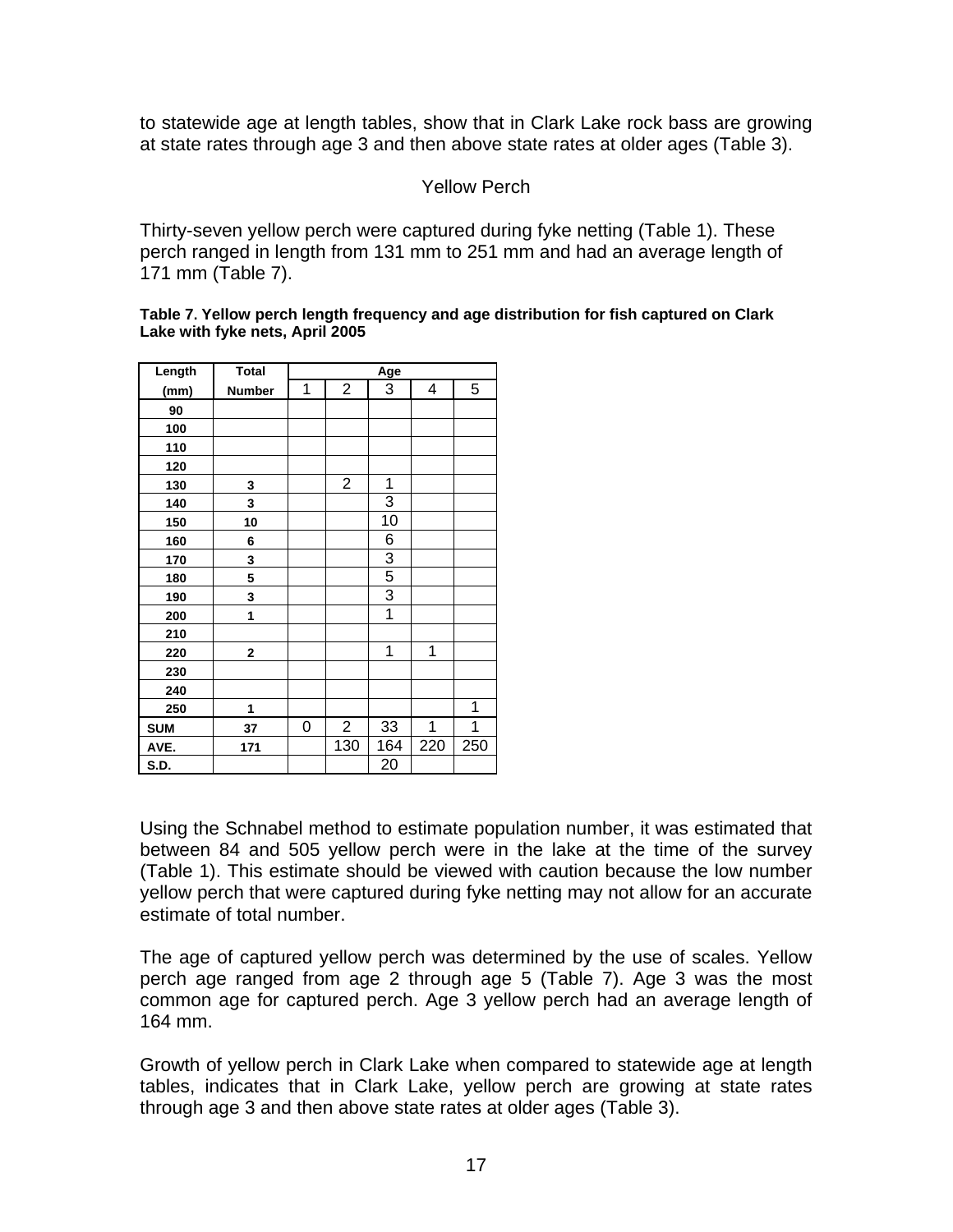### Bluegill and Pumpkinseed

Few bluegill or pumpkinseed were captured during fyke netting. The twenty captured bluegill ranged in length from 112 mm to 245 mm with an average length of 171 mm (Table 8). Age of captured bluegill ranged from age 2 through age 4, with ages 2 and 3 the most common. Length at age was much greater that statewide averages indicating good bluegill growth in the lake (Table 3). However, because few bluegill were aged, growth data should be viewed cautiously.

The single pumpkinseed was 198 mm in length.

#### Other Species

Seven additional species were captured during fyke netting and in order of abundance included white sucker, longnose sucker, bullhead, bowfin, carp rainbow trout and channel catfish (Table 1).

The sixty-four white sucker ranged in length from 210 mm to 580 mm and had average length of 461 mm (Table 8). It was estimated that the white sucker population ranged between 144 and 424 individuals (Table 1). Longnose sucker ranged in length from 186 mm to 527 mm and had an average length of 461 mm (Table 8).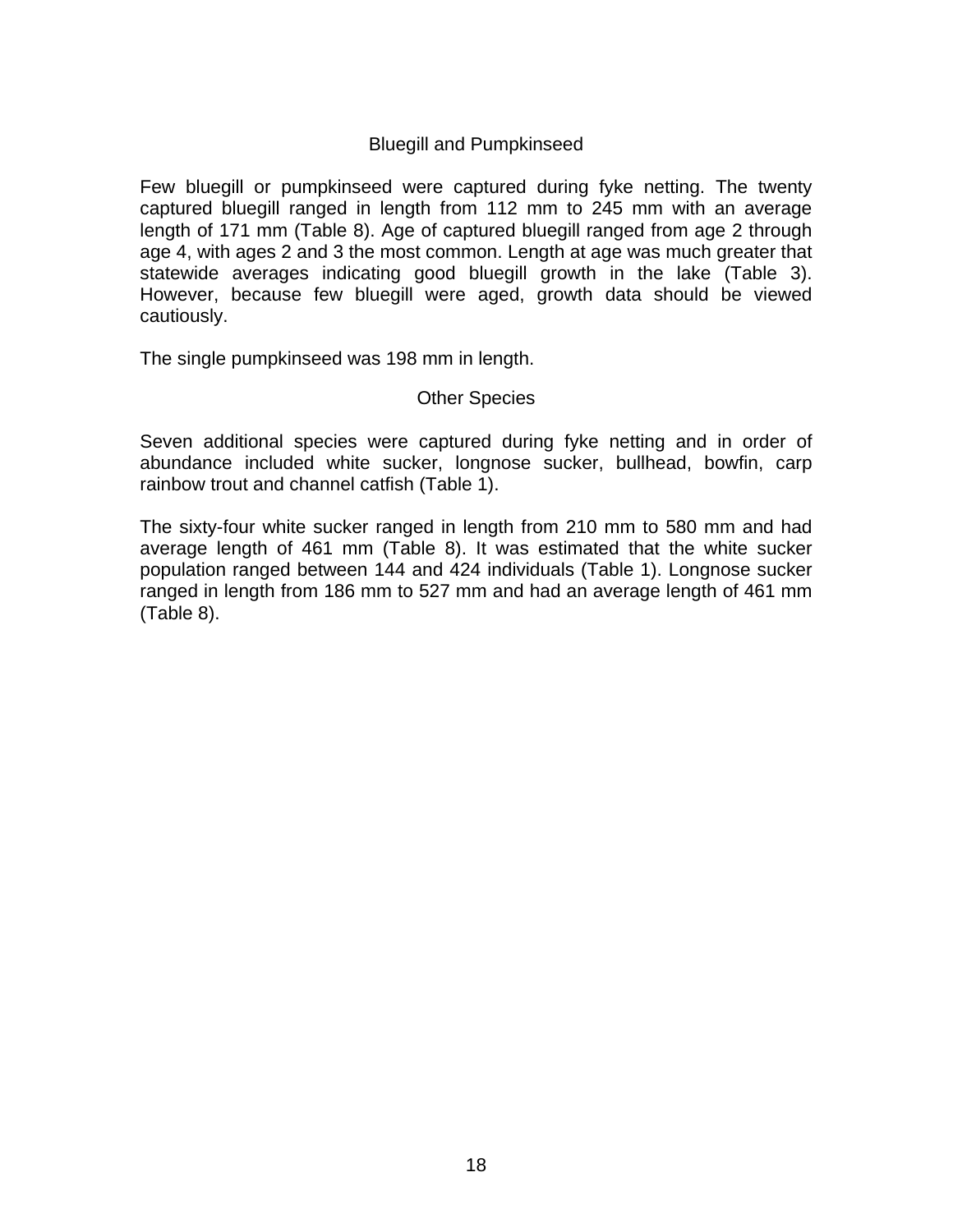| Length      |                         |                    | <b>WHITE</b>            | <b>LONGNOSE</b>         | <b>Bullhead</b> |
|-------------|-------------------------|--------------------|-------------------------|-------------------------|-----------------|
| (mm)        | <b>BLUEGILL</b>         | <b>PUMPKINSEED</b> | <b>SUCKER</b>           | <b>SUCKER</b>           | SPP.            |
| 90          |                         |                    |                         |                         |                 |
| 100         |                         |                    |                         |                         |                 |
| 110         | $\mathbf{1}$            |                    |                         |                         |                 |
| 120         | 2                       |                    |                         |                         |                 |
| 130         | 1                       |                    |                         |                         |                 |
| 140         | 3                       |                    |                         |                         |                 |
| 150         | $\overline{\mathbf{1}}$ |                    |                         |                         |                 |
| 160         |                         |                    |                         |                         |                 |
| 170         | $\mathbf{3}$            |                    |                         |                         | 1               |
| 180         | 1                       |                    |                         | 1                       |                 |
| 190         | 6                       | 1                  |                         |                         |                 |
| 200         |                         |                    |                         |                         |                 |
| 210         |                         |                    | $\mathbf{1}$            |                         |                 |
| 220         | $\mathbf{1}$            |                    | $\mathbf{1}$            |                         |                 |
| 230         |                         |                    | $\mathbf 2$             | 1                       |                 |
| 240         | 1                       |                    | $\mathbf 2$             |                         | 1               |
| 250         |                         |                    |                         |                         |                 |
| 260         |                         |                    |                         |                         |                 |
| 270         |                         |                    |                         |                         |                 |
| 280         |                         |                    |                         |                         |                 |
| 290         |                         |                    |                         |                         |                 |
| 300         |                         |                    |                         |                         |                 |
| 310         |                         |                    |                         |                         |                 |
| 320         |                         |                    |                         |                         |                 |
| 330         |                         |                    |                         |                         |                 |
| 340         |                         |                    | 2                       |                         |                 |
| 350         |                         |                    |                         | 1                       |                 |
| 360         |                         |                    | 1                       |                         |                 |
| 370         |                         |                    | 1                       | 1                       |                 |
| 380         |                         |                    |                         | $\ddot{\mathbf{1}}$     |                 |
| 390         |                         |                    | 1                       |                         |                 |
| 400         |                         |                    |                         |                         |                 |
| 410         |                         |                    | 2                       | 1                       |                 |
| 420         |                         |                    | $\mathbf 2$             | 1                       |                 |
| 430         |                         |                    | $\overline{\mathbf{2}}$ | $\overline{\mathbf{2}}$ |                 |
| 440         |                         |                    | 3                       |                         |                 |
| 450         |                         |                    | 3                       | 2                       |                 |
| 460         |                         |                    | 4                       | 3                       |                 |
| 470         |                         |                    | 5                       |                         |                 |
| 480         |                         |                    | 5                       | $\mathbf 2$             |                 |
| 490         |                         |                    | 3                       |                         |                 |
| 500         |                         |                    | $\mathbf{1}$            |                         |                 |
| 510         |                         |                    | 3                       | 1                       |                 |
| 520         |                         |                    | 5                       | 1                       |                 |
| 530         |                         |                    | 3                       |                         |                 |
| 540         |                         |                    | 5                       |                         |                 |
| 550         |                         |                    | $\overline{\mathbf{4}}$ |                         |                 |
| 560         |                         |                    | $\mathbf{1}$            |                         |                 |
| 570         |                         |                    | $\mathbf 2$             |                         |                 |
| 580         |                         |                    |                         |                         |                 |
| 590         |                         |                    |                         |                         |                 |
| <b>SUM</b>  | 20                      | 1                  | 64                      | 18                      | $\mathbf 2$     |
| AVE.        | 171                     | 198                | 461                     | 461                     | 210             |
| <b>S.D.</b> |                         |                    | 13.6                    | 9.7                     | 25.2            |
|             |                         |                    |                         |                         |                 |

## **Table 8. Length frequency for fish captured on Clark Lake with fyke nets, April 2005.**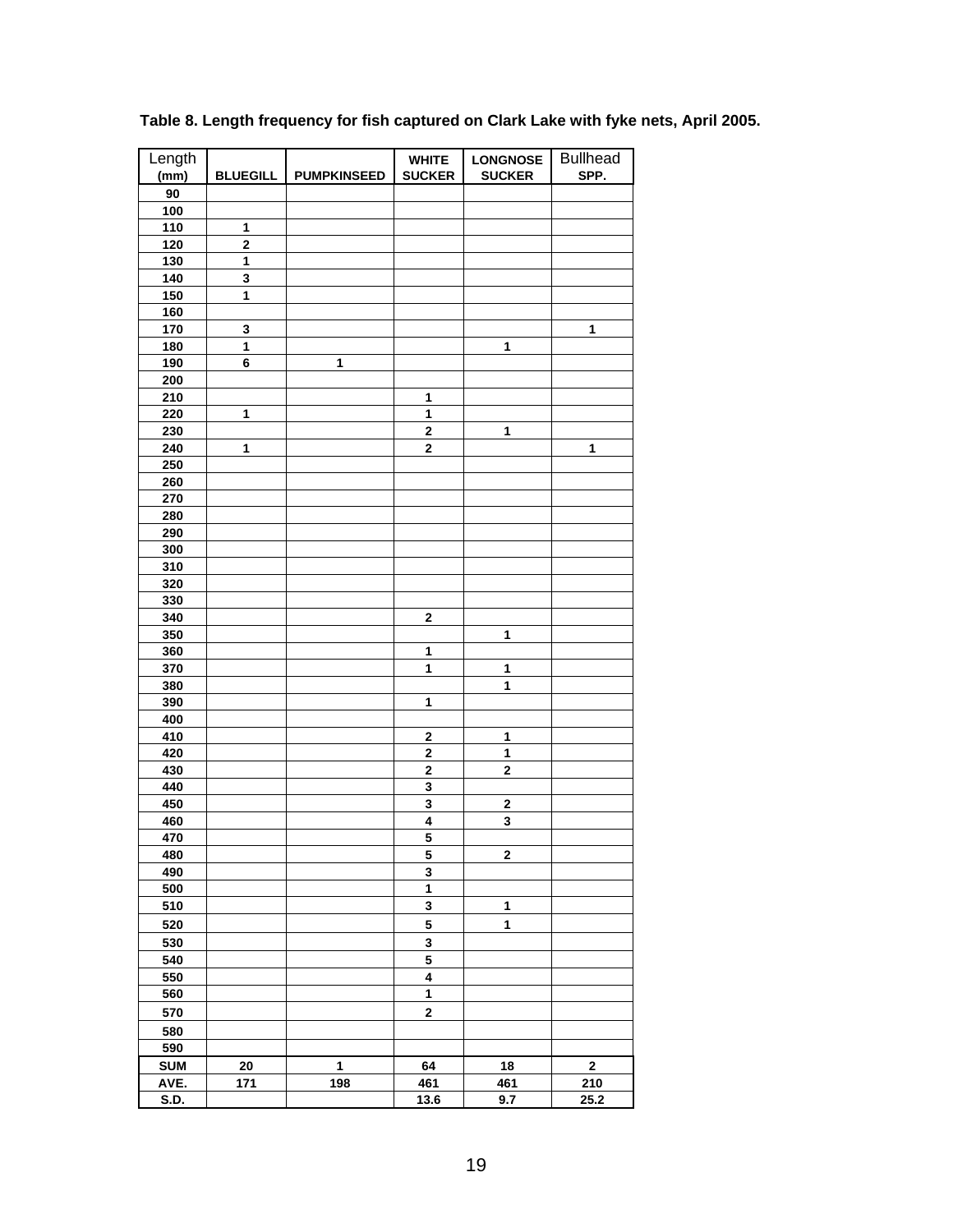### **Spring Electroshocking**

On the night of May 4, Clark Lake was electroshocked for 142 minutes to look for marked fish. A total of 101 fish representing eight species were captured (Table 9). Walleye, white sucker and smallmouth bass were the most abundant species captured.

Captured walleye ranged in length from 144 mm to 553 mm and had an average length of 310 mm (Table 10). The smallmouth bass that were handled ranged in length from 290 mm to 488 mm with an average length of 397 mm. Yellow perch, white sucker and carp had average lengths of 106 mm, 460 mm and 702 mm respectively.

**Table 9. Species captured from Clark Lake during the spring of 2005 spring recapture electroshocking. The Petersen Estimate is based on the data collected during this survey. The Schnabel Estimate is based on spring fyke net survey information.** 

| <b>Species</b>         | <b>Number</b><br>Captured | <b>Number</b><br><b>Recaptured</b> | Schnabel P.E.<br>from Table 1<br>(Range) | Petersen P.E.<br>(Range) |
|------------------------|---------------------------|------------------------------------|------------------------------------------|--------------------------|
| Carp                   | 5                         |                                    |                                          |                          |
| <b>Common Shiner</b>   | 2                         |                                    |                                          |                          |
| <b>White Sucker</b>    | 24                        | 2                                  | 240<br>(144-424)                         | 711<br>$(260-1777)$      |
| Bullhead sp.           | 6                         |                                    |                                          |                          |
| Freshwater Drum        |                           |                                    |                                          |                          |
| <b>Bluegill</b>        | 1                         |                                    |                                          |                          |
| <b>Smallmouth Bass</b> | 20                        | 2                                  | 450<br>(201-1126)                        | 513<br>$(188 - 1283)$    |
| <b>Yellow Perch</b>    | 3                         | 3                                  | 278<br>$(84-505)$                        | 54<br>$(22-135)$         |
| Walleye                | 31                        | 4                                  | 485<br>$(374 - 628)$                     | 1484<br>$(663-3710)$     |

Population estimates using the Petersen Method for a point estimate were made for walleye, smallmouth bass, yellow perch and white suckers (Table 9). Three of four species, walleye, smallmouth bass and white sucker had higher estimates than were calculated using the multiple estimate Schnabel method. The population estimate for yellow perch was lower using the Petersen method than with the Schnabel method.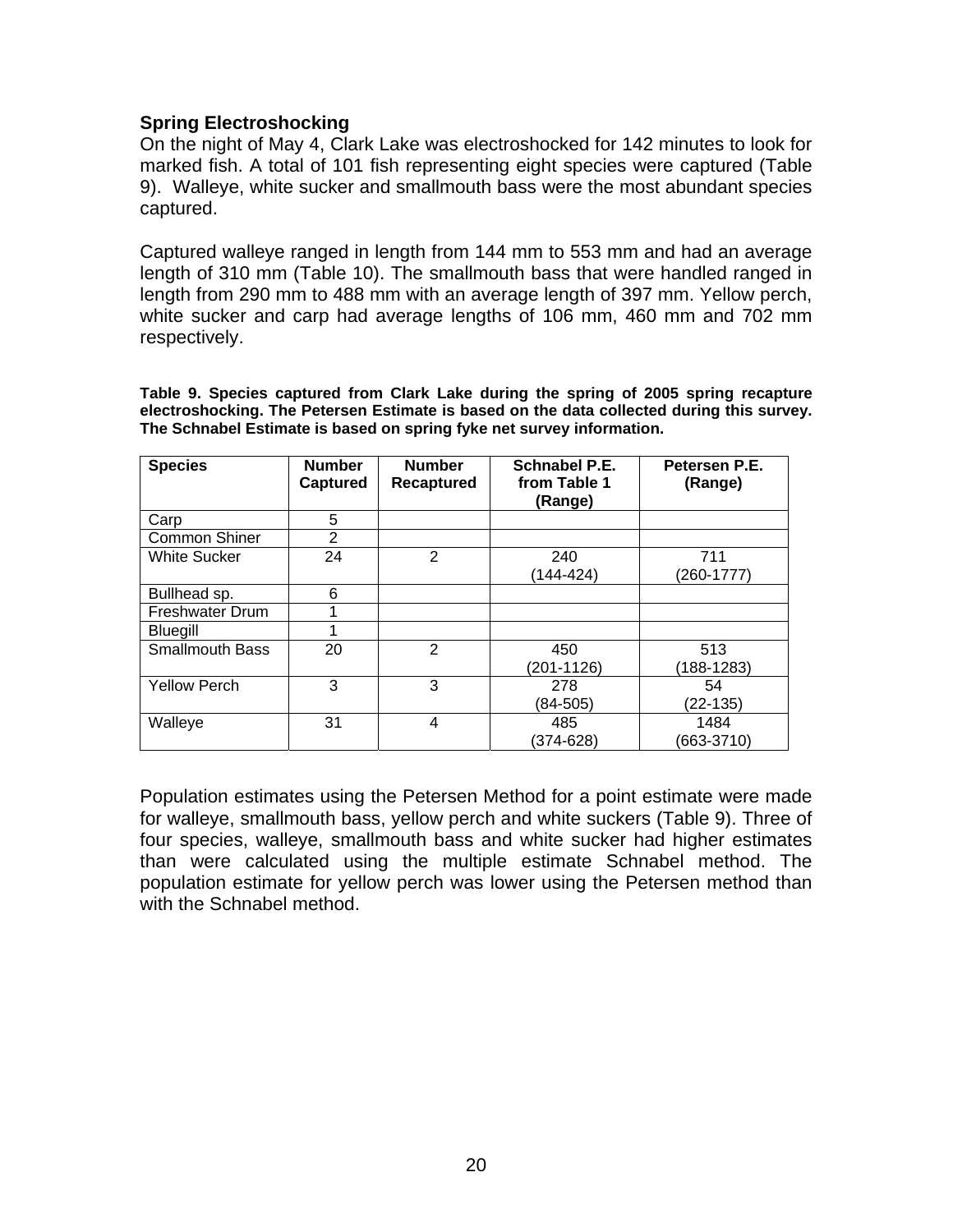| Length     |                         | <b>YELLOW</b> | <b>SMALLMOUTH</b>       |                 | <b>WHITE</b>            | <b>COMMON</b>           | <b>FRESHWATER</b> |
|------------|-------------------------|---------------|-------------------------|-----------------|-------------------------|-------------------------|-------------------|
| (mm)       | <b>WALLEYE</b>          | <b>PERCH</b>  | <b>BASS</b>             | <b>BLUEGILL</b> | <b>SUCKER</b>           | <b>CARP</b>             | <b>DRUM</b>       |
| 100        |                         | $\bf{2}$      |                         |                 |                         |                         |                   |
| 110        |                         | 1             |                         |                 |                         |                         |                   |
| 120        |                         |               |                         |                 |                         |                         |                   |
| 130        |                         |               |                         | 1               |                         |                         |                   |
| 140        | $\bf{2}$                |               |                         |                 |                         |                         |                   |
| 150        | $\overline{\mathbf{1}}$ |               |                         |                 |                         |                         |                   |
|            | 4                       |               |                         |                 |                         |                         |                   |
| 160        |                         |               |                         |                 |                         |                         |                   |
| 170        | $\bf{2}$                |               |                         |                 |                         |                         |                   |
| 180        |                         |               |                         |                 |                         |                         |                   |
| 190        |                         |               |                         |                 |                         |                         |                   |
| 200        |                         |               |                         |                 |                         |                         |                   |
| 210        |                         |               |                         |                 |                         |                         |                   |
| 220        |                         |               |                         |                 | $\overline{1}$          |                         |                   |
| 230        | $\overline{2}$          |               |                         |                 |                         |                         |                   |
| 240        | $\overline{2}$          |               |                         |                 |                         |                         |                   |
| 250        |                         |               |                         |                 | 1                       |                         |                   |
| 260        | 1                       |               |                         |                 | 1                       |                         |                   |
| 270        | 1                       |               |                         |                 | 1                       |                         |                   |
| 280        | 1                       |               |                         |                 |                         |                         |                   |
| 290        | 1                       |               | 1                       |                 |                         |                         |                   |
| 300        | 1                       |               |                         |                 |                         |                         |                   |
| 310        |                         |               |                         |                 |                         |                         |                   |
| 320        |                         |               | 1                       |                 |                         |                         |                   |
| 330        |                         |               | $\mathbf 1$             |                 |                         |                         |                   |
| 340        |                         |               | 3                       |                 |                         |                         |                   |
| 350        | 1                       |               |                         |                 |                         |                         |                   |
| 360        | $\overline{\mathbf{2}}$ |               | $\overline{\mathbf{2}}$ |                 | 1                       |                         |                   |
| 370        | $\overline{\mathbf{3}}$ |               | 1                       |                 |                         |                         |                   |
| 380        | 1                       |               |                         |                 |                         |                         |                   |
| 390        | 1                       |               | $\overline{2}$          |                 |                         |                         |                   |
| 400        | $\overline{\mathbf{1}}$ |               |                         |                 |                         |                         |                   |
| 410        | $\overline{\mathbf{2}}$ |               | $\overline{\mathbf{2}}$ |                 |                         |                         |                   |
|            |                         |               |                         |                 |                         |                         |                   |
| 420        |                         |               | $\mathbf{1}$            |                 | $\mathbf{1}$            |                         |                   |
| 430        | $\mathbf 1$             |               | $\bf{2}$                |                 | $\mathbf 2$             |                         |                   |
| 440        | 1                       |               | 2                       |                 |                         |                         |                   |
| 450        | 1                       |               | $\overline{\mathbf{2}}$ |                 | $\bf{2}$                |                         |                   |
| 460        | $\overline{1}$          |               |                         |                 | 1                       |                         |                   |
| 470        |                         |               |                         |                 |                         |                         |                   |
| 480        |                         |               | $\mathbf 2$             |                 | $\mathbf 2$             |                         | $\overline{1}$    |
| 490        |                         |               |                         |                 | $\overline{\mathbf{2}}$ |                         |                   |
| 500        | 1                       |               |                         |                 | $\overline{\mathbf{2}}$ |                         |                   |
| 510        |                         |               |                         |                 | $\overline{2}$          |                         |                   |
| 520        |                         |               |                         |                 | 1                       |                         |                   |
| 530        |                         |               |                         |                 |                         |                         |                   |
| 540        |                         |               |                         |                 | $\mathbf{2}$            |                         |                   |
| 550        | 1                       |               |                         |                 |                         |                         |                   |
| 560        |                         |               |                         |                 | 1                       |                         |                   |
| 570        |                         |               |                         |                 | 1                       |                         |                   |
| 580        |                         |               |                         |                 | $\mathbf{2}$            |                         |                   |
| 590        |                         |               |                         |                 |                         |                         |                   |
| 600        |                         |               |                         |                 |                         |                         |                   |
| >650       |                         |               |                         |                 |                         | 5                       |                   |
| <b>SUM</b> | 35                      | $\mathbf{3}$  | 22                      | 1               | 26                      | $\overline{\mathbf{5}}$ | 1                 |
| AVE.       | 310                     | 106           | 397                     | 132             | 460                     | 702                     | 482               |
|            |                         |               |                         |                 |                         |                         |                   |

**Table 10. Length frequency of fish captured during spring recapture electroshocking, May 4, 2005.**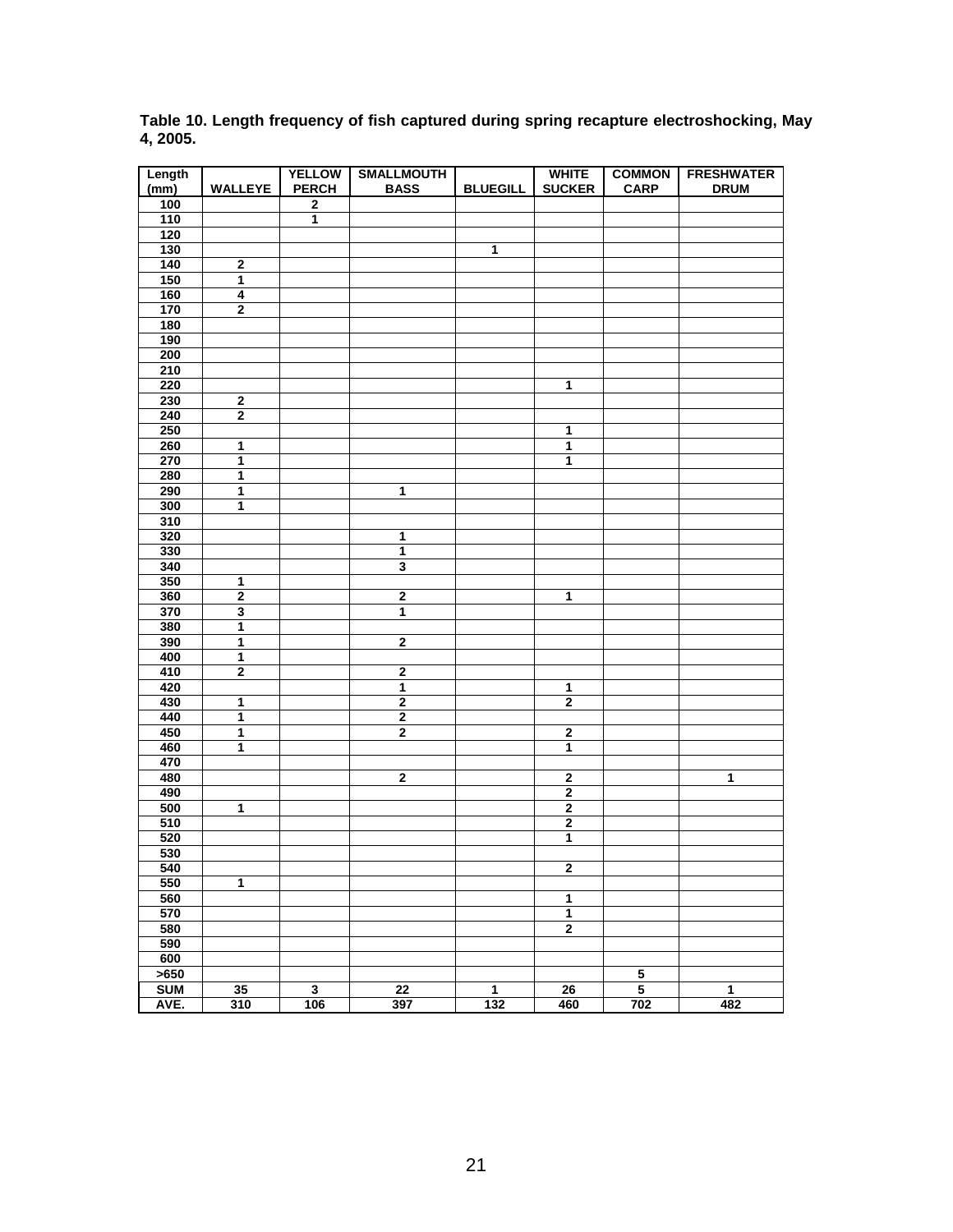#### **Summer Surveys**

#### Centrarchid Electroshocking

On the nights of May 31 and June 8, Clark Lake was electroshocked to assess centrarchid populations. The same three shoreline segments were shocked in early May were used for this portion of the survey (Figure 3). Effort on May 31 was 108 minutes and on June 8 we shocked for 97 minutes for a total effort of 205 minutes.

Total catch was low each night of shocking, with 99 fish caught on May 31 and 68 fish captured on June 8 (Table 11). Yellow perch dominated the catch each night and was the most common fish captured during this survey. Walleye and smallmouth bass were the most common gamefish captured the survey. Forage minnows were seen, but rarely captured as they passed through the mesh of the nets.

| <b>SPECIES</b>         | 31-May | 08-Jun | <b>TOTAL</b> |
|------------------------|--------|--------|--------------|
| <b>COMMON CARP</b>     | 5      | 10     | 15           |
| <b>MIMIC SHINER</b>    | 2      |        | 2            |
| <b>WHITE SUCKER</b>    | 6      |        |              |
| <b>ROCK BASS</b>       | 5      | 12     | 17           |
| <b>BLUEGILL</b>        | 4      |        |              |
| <b>SMALLMOUTH BASS</b> | 11     | 9      | 20           |
| <b>YELLOW PERCH</b>    | 41     | 20     | 61           |
| <b>WALLEYE</b>         | 24     | 16     | 40           |
| <b>SCULPIN SPP.</b>    |        |        |              |
| <b>TOTAL</b>           | 99     | 68     | 167          |

#### **Table 11. Fish species captured from Clark Lake during summer electroshocking.**

Most of the fish captured were small and less than 300 mm in length (Table 12). Small yellow perch and yearling walleye were the most common fish captured during the survey. Smallmouth bass and a few larger walleye were also captured.

Walleye ranged in length from 105 mm to 465 mm and had an average length of 198 mm (Table 12). Spines were collected for age determination from walleye less than 200 mm in length because early spring surveys did not capture any fish of this length. Age interpretation based on the spine sample indicated that walleye less than 200 mm were age 1+ fish and averaged 145 mm in length. Based on fish age determination from spring surveys, other walleye captured during this sample period were age 2+ through age 3+ with a few older fish mixed in.

Smallmouth bass ranged in length from 250 mm to 458 mm and had an average length of 377 mm (Table 12).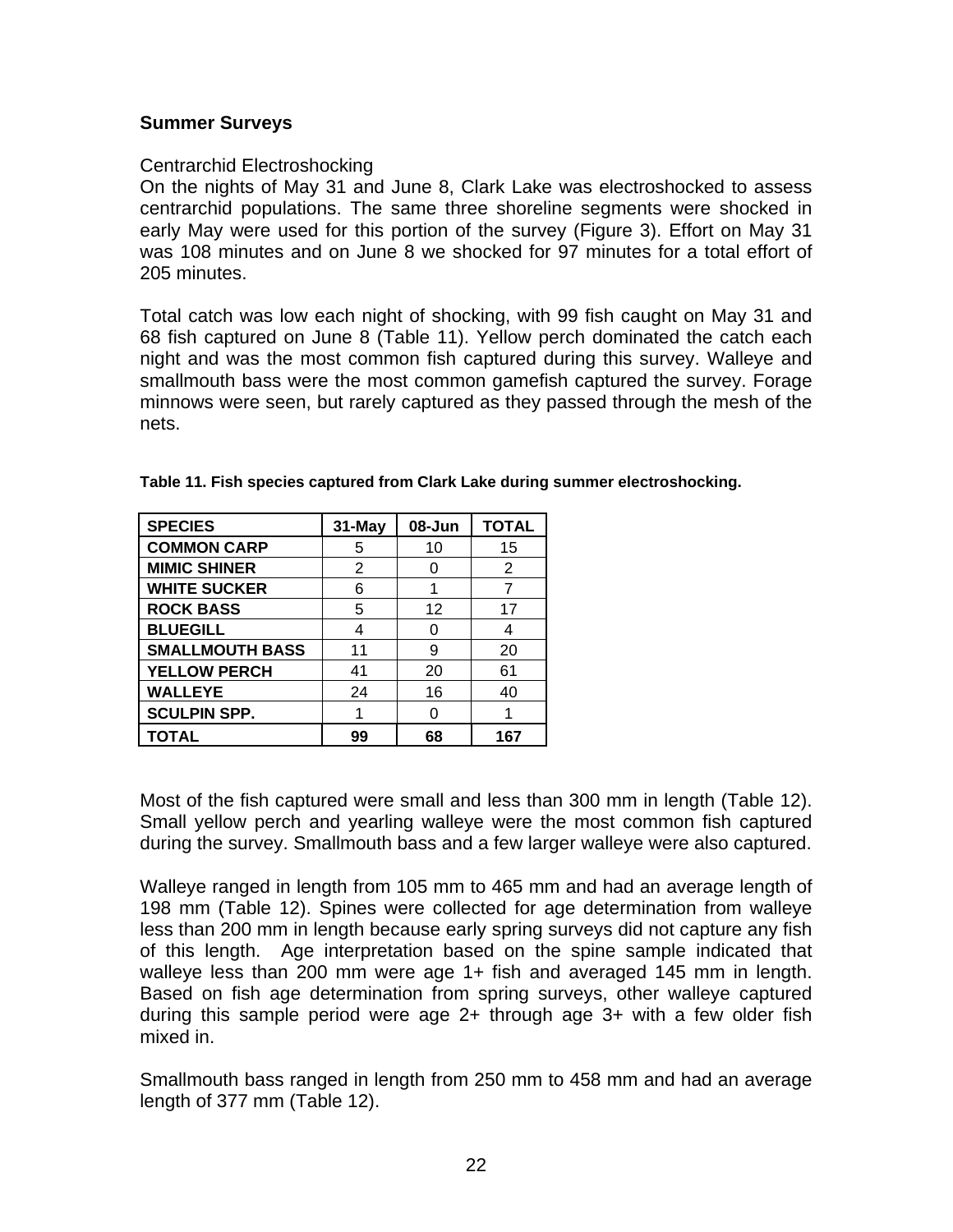| <b>LENGTH</b><br>(mm) | WALLEYE                 | <b>YELLOW</b><br><b>PERCH</b> | <b>SMALLMOUTH</b><br><b>BASS</b> | <b>BLUEGILL</b> | <b>ROCK</b><br><b>BASS</b> | <b>WHITE</b><br><b>SUCKER</b> |
|-----------------------|-------------------------|-------------------------------|----------------------------------|-----------------|----------------------------|-------------------------------|
| 90                    |                         |                               |                                  |                 | $\mathbf{3}$               |                               |
| 100                   | $\mathbf{1}$            | $\sqrt{5}$                    |                                  |                 | $\mathbf{1}$               |                               |
| 110                   |                         | $\overline{7}$                |                                  |                 |                            |                               |
| 120                   | $\overline{2}$          | 26                            |                                  | $\mathbf 1$     |                            |                               |
| 130                   | 5                       | $10$                          |                                  | $\overline{2}$  | 3                          |                               |
| 140                   | $\overline{5}$          | 10                            |                                  |                 | $\overline{2}$             |                               |
| 150                   | $\overline{\mathbf{7}}$ | $\mathbf{1}$                  |                                  |                 | $\mathbf{1}$               |                               |
| 160                   | $\overline{\mathbf{7}}$ | $\mathbf{1}$                  |                                  |                 |                            |                               |
| 170                   | $\mathbf{1}$            |                               |                                  |                 | $\mathbf{1}$               |                               |
| 180                   | $\mathbf{1}$            | $\mathbf{1}$                  |                                  |                 |                            |                               |
| 190                   |                         |                               |                                  |                 |                            |                               |
| 200                   |                         |                               |                                  |                 |                            |                               |
| 210                   |                         |                               |                                  |                 | $\overline{\mathbf{c}}$    |                               |
| 220                   |                         |                               |                                  |                 | $\mathbf{1}$               |                               |
| 230                   |                         |                               |                                  |                 | $\mathbf{1}$               |                               |
| 240                   |                         |                               |                                  |                 |                            |                               |
| 250                   | $\mathbf{1}$            |                               | $\mathbf{1}$                     |                 | $\mathbf{1}$               |                               |
| 260                   | $\mathbf{1}$            |                               |                                  |                 | $\mathbf{1}$               | $\mathbf{1}$                  |
| 270                   | $\mathbf 2$             |                               |                                  |                 |                            | $\overline{c}$                |
| 280                   |                         |                               |                                  |                 |                            |                               |
| 290                   |                         |                               |                                  |                 |                            |                               |
| 300                   |                         |                               |                                  |                 |                            |                               |
| 310                   |                         |                               |                                  |                 |                            |                               |
| 320                   |                         |                               | $\mathbf{1}$                     |                 |                            | $\mathbf{1}$                  |
| 330                   |                         |                               | $\overline{2}$                   |                 |                            |                               |
| 340                   | $\sqrt{2}$              |                               | $\overline{c}$                   |                 |                            |                               |
| 350                   |                         |                               |                                  |                 |                            | $\mathbf{2}$                  |
| 360                   | $\mathbf{1}$            |                               | 3                                |                 |                            |                               |
| 370                   | $\mathbf{1}$            |                               |                                  |                 |                            |                               |
| 380                   | $\mathbf{1}$            |                               |                                  |                 |                            |                               |
| 390                   |                         |                               | $\overline{2}$                   |                 |                            |                               |
| 400                   |                         |                               | $\ensuremath{\mathsf{3}}$        |                 |                            |                               |
| 410                   |                         |                               | $\mathbf{1}$                     |                 |                            |                               |
| 420                   | $\mathbf{1}$            |                               | $\mathbf{3}$                     |                 |                            |                               |
| 430                   |                         |                               |                                  |                 |                            |                               |
| 440                   |                         |                               |                                  |                 |                            |                               |
| 450                   |                         |                               | $\sqrt{2}$                       |                 |                            |                               |
| 460                   | $\mathbf{1}$            |                               |                                  |                 |                            |                               |
| 470                   |                         |                               |                                  |                 |                            |                               |
| 480                   |                         |                               |                                  |                 |                            |                               |
| 490                   |                         |                               |                                  |                 |                            |                               |
| 500                   |                         |                               |                                  |                 |                            |                               |
| 510                   |                         |                               |                                  |                 |                            | $\mathbf{1}$                  |
| 520                   |                         |                               |                                  |                 |                            |                               |
| 530                   |                         |                               |                                  |                 |                            |                               |
| 540                   |                         |                               |                                  |                 |                            |                               |
| 550                   |                         |                               |                                  |                 |                            |                               |
|                       |                         |                               |                                  |                 |                            |                               |
| <b>SUM</b>            | 40                      | 61                            | 20                               | 3               | $17$                       | $\boldsymbol{7}$              |
| AVE.                  | 198                     | 124                           | 377                              | 127             | 161                        | 333                           |

**Table 12. Length frequency of the fish captured during summer electroshocking on Clark Lake.**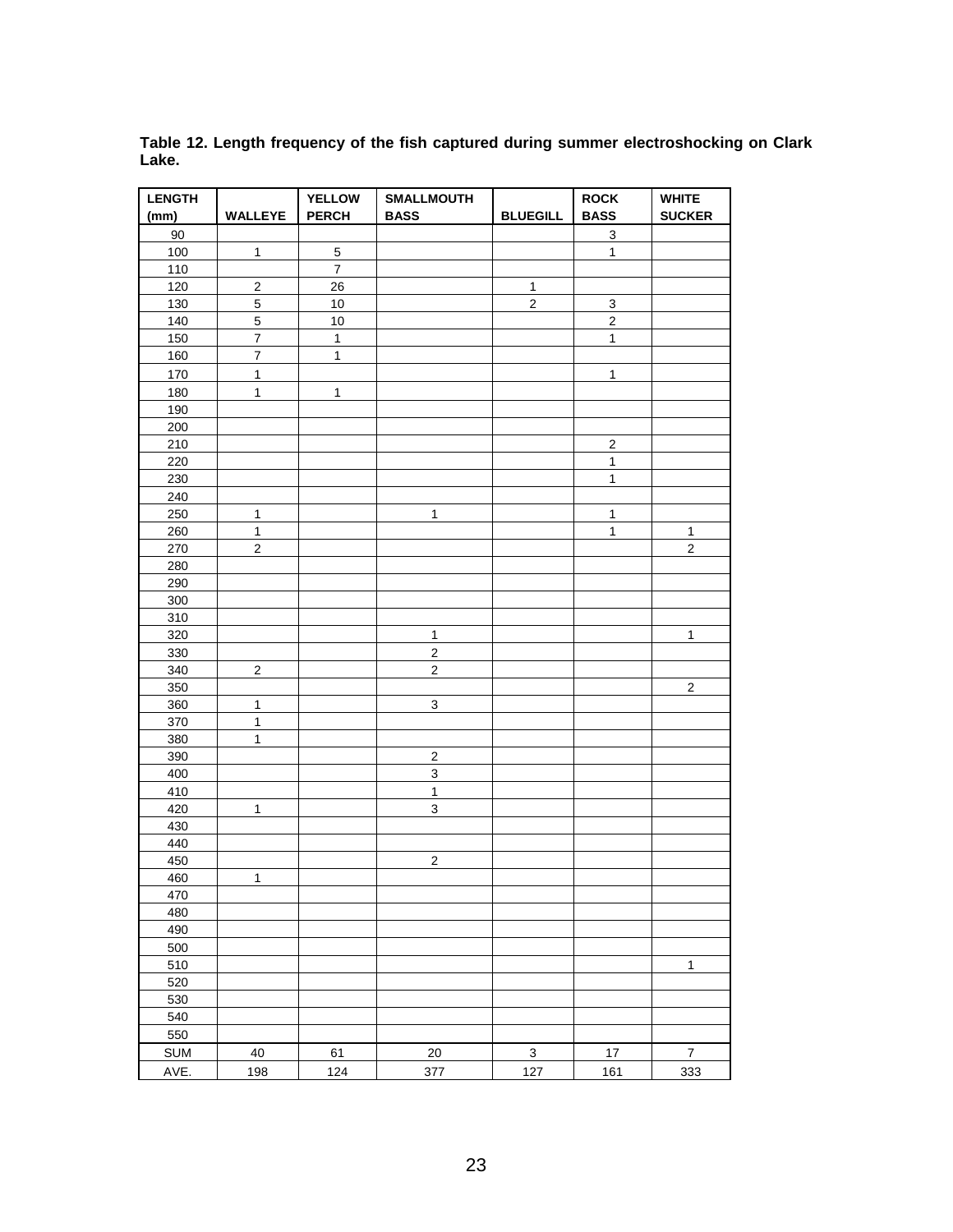Yellow perch were the most common panfish captured during shocking. The sixty-one perch ranged in length from 105 mm to 181 mm and had an average length of 124 mm (Table 12), Scales were collected from yellow perch to supplement the age structures collected during spring surveys. Age 1+ through 3+ were represented in the sample (Table 13). Age 2+ fish were the most common, with lower numbers of age 1+ and 3+ yellow perch in the sample. Age 2+ yellow perch averaged 126 mm in length.

| <b>LENGTH</b> |                | Age  |                |                |      |      |  |
|---------------|----------------|------|----------------|----------------|------|------|--|
| (mm)          | <b>Number</b>  | $0+$ | $1+$           | $2+$           | $3+$ | $4+$ |  |
| 90            |                |      |                |                |      |      |  |
| 100           | 5              |      | 3              | $\overline{2}$ |      |      |  |
| 110           | $\overline{7}$ |      | $\overline{2}$ | 5              |      |      |  |
| 120           | 26             |      | 5              | 21             |      |      |  |
| 130           | 10             |      |                | 10             |      |      |  |
| 140           | 10             |      |                | 10             |      |      |  |
| 150           | 1              |      |                | 1              |      |      |  |
| 160           | 1              |      |                | 1              |      |      |  |
| 170           |                |      |                |                |      |      |  |
| 180           | 1              |      |                |                | 1    |      |  |
| 190           |                |      |                |                |      |      |  |
| 200           |                |      |                |                |      |      |  |
| <b>SUM</b>    | 61             | 0    | 10             | 50             | 1    | 0    |  |
| AVE.          | 124            |      | 112            | 126            | 180  |      |  |
| S.D.          |                |      | 9.2            | 12.1           |      |      |  |

**Table 13. Yellow perch age distribution in Clark Lake from scale samples collected during centrarchid electroshocking in late May and early June, 2005.** 

The seventeen rock bass that were captured ranged in length from 90 mm to 267 mm and had an average length of 161 mm (Table 12).

#### **Summer Fish Community**

On the nights of July 26 and 27, five mini-fyke nets were fished in Clark Lake. A total of 409 fish, representing 12 species were captured during min-fyke netting (Table 14). Fish number and species composition were similar between the two days of netting although more fish were captured on July 27 than on July 26.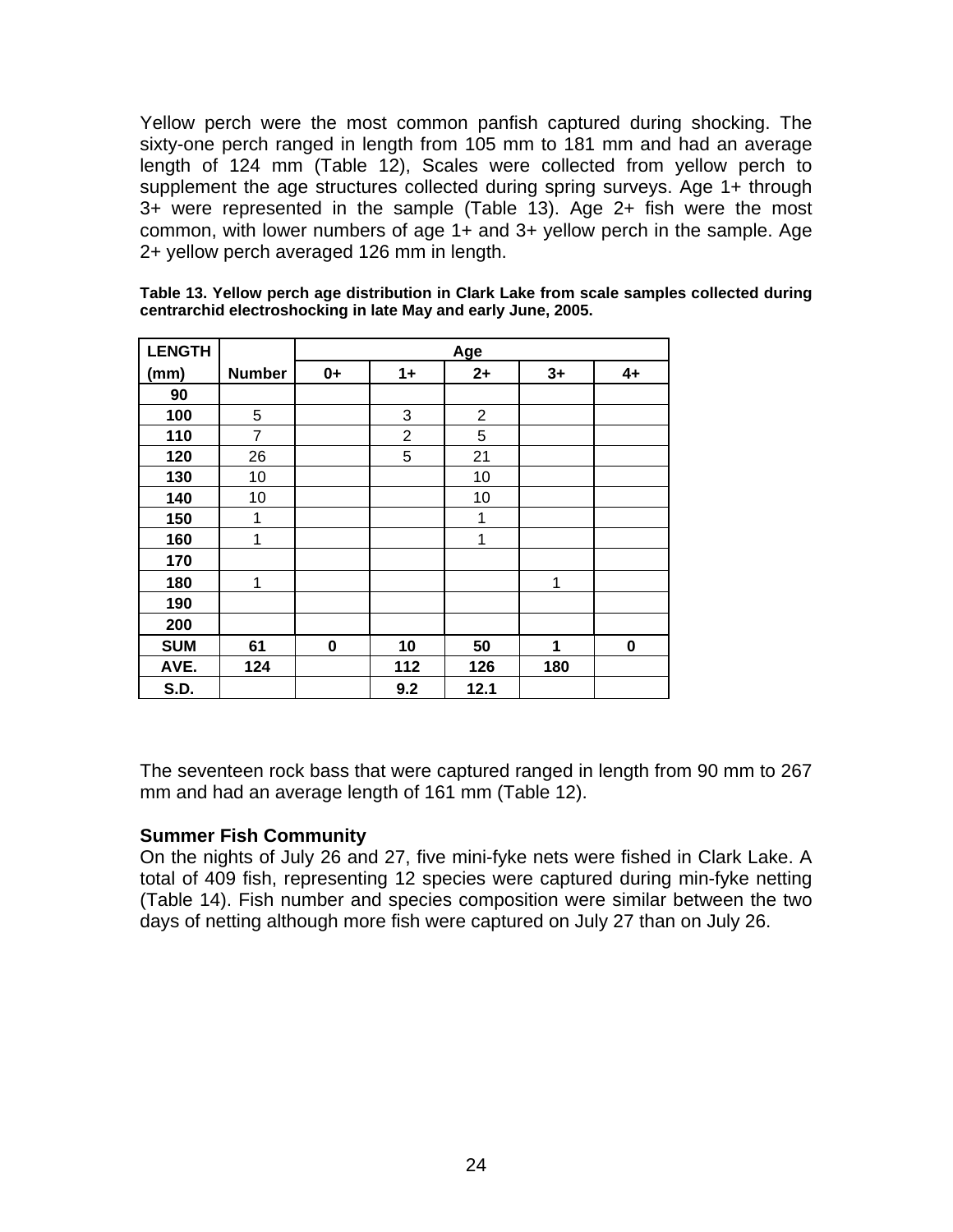| <b>SPECIES</b>          | 26-Jul | 27-Jul            | <b>TOTAL</b> |
|-------------------------|--------|-------------------|--------------|
| <b>BOWFIN</b>           | 2      | 6                 | 8            |
| <b>COMMON SHINER</b>    | 6      | 5                 | 11           |
| <b>MIMIC SHINER</b>     | 59     | 76                | 135          |
| <b>BLUNTNOSE MINNOW</b> | 33     | 90                | 123          |
| <b>FATHEAD MINNOW</b>   |        | 0                 |              |
| <b>ROCK BASS</b>        | 3      | 1                 | 4            |
| <b>BLUEGILL</b>         | 3      | 12                | 15           |
| <b>SMALLMOUTH BASS</b>  | 14     | 12                | 26           |
| <b>LARGEMOUTH BASS</b>  | 17     | 26                | 43           |
| <b>JOHNNY DARTER</b>    | 4      | $12 \overline{ }$ | 16           |
| YELLOW PERCH            | 15     | 113               | 128          |
| WALLEYE                 | O      | 1                 | 1            |
| <b>TOTAL</b>            | 157    | 254               | 511          |

**Table 14. Fish captured on Clark Lake during July 2005 mini-fyke netting.** 

Mimic shiner, yellow perch and bluntnose minnow were the most common species captured overall and during each day of sampling. Largemouth and smallmouth bass were also commonly caught but lower in number.

As expected, most fish captured during this survey were small fish less than 150 mm in length. Largemouth bass ranged in length from 44 mm to 95 mm and had an average length of 53 mm (Table 15). Captured smallmouth bass were similar in size and ranged in length from 40 mm to 85 mm with an average length of 55 mm.

Many small yellow perch were captured during netting. They ranged in length from 41 mm to 109 mm and had an average length of 49 mm. Based on age samples from summer shocking, it is likely these are age 0+ and 1+ yellow perch.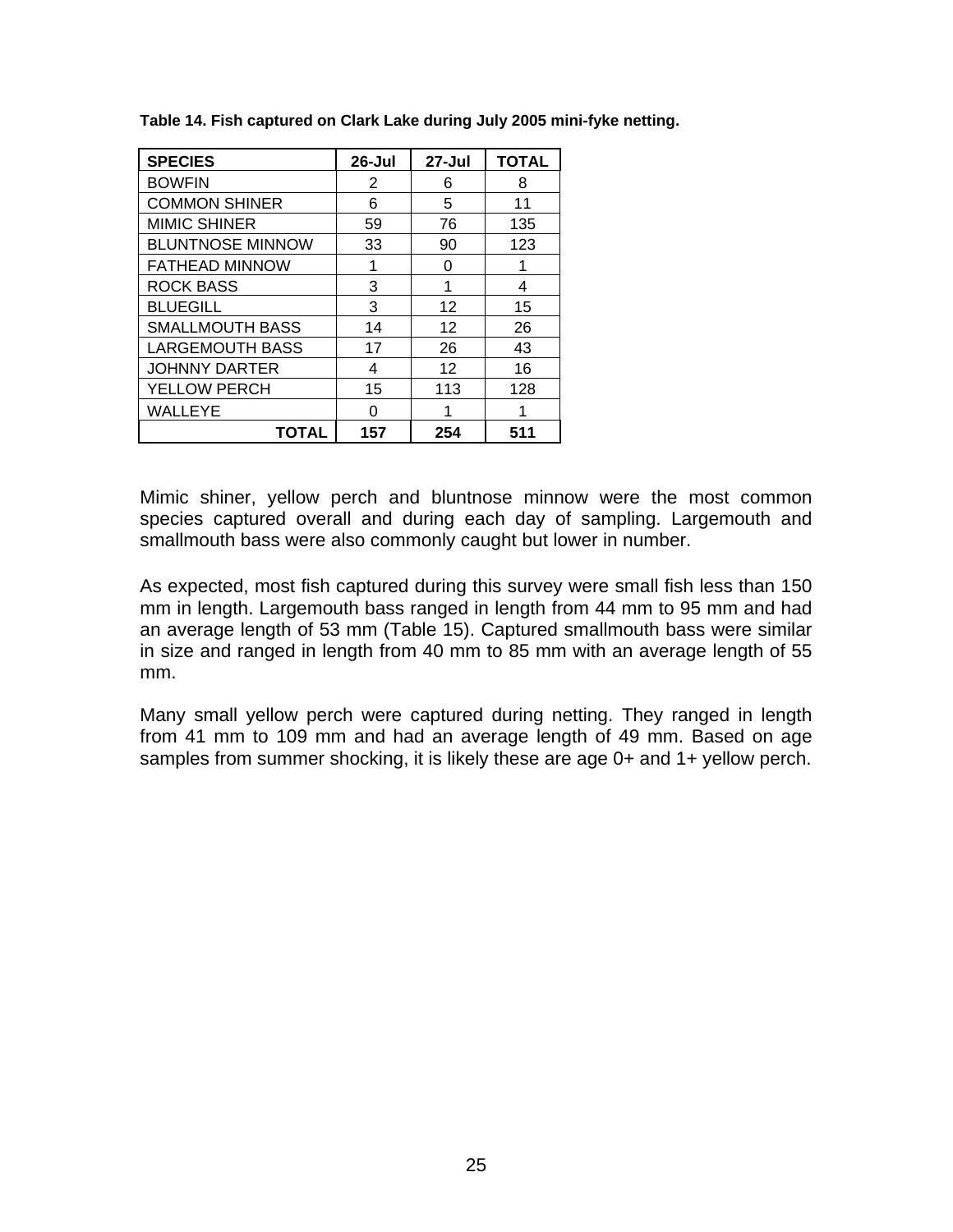| Length     |                | <b>LARGEMOUTH</b> | <b>SMALLMOUTH</b> | <b>YELLOW</b>  |                 | <b>ROCK</b> |                |
|------------|----------------|-------------------|-------------------|----------------|-----------------|-------------|----------------|
| (mm)       | <b>WALLEYE</b> | <b>BASS</b>       | <b>BASS</b>       | <b>PERCH</b>   | <b>BLUEGILL</b> | <b>BASS</b> | <b>BOWFIN</b>  |
| 30         |                |                   |                   |                |                 | 1           |                |
| 40         |                | $\overline{4}$    | $\,6$             | 55             |                 |             |                |
| 50         |                | 24                | 8                 | 53             | 4               |             |                |
| 60         |                | 13                | $\,6$             | 14             | 10              |             |                |
| 70         |                | 1                 | $\overline{c}$    | 1              | 1               |             |                |
| 80         |                |                   | 3                 | 1              |                 | 2           |                |
| 90         | 1              | 1                 |                   | $\overline{c}$ |                 | 1           |                |
| 100        |                |                   |                   | $\overline{c}$ |                 |             |                |
| 110        |                |                   |                   |                |                 | 1           | $\overline{2}$ |
| 120        |                |                   |                   |                |                 |             | 5              |
| 130        |                |                   |                   |                |                 |             | 1              |
| 140        |                |                   |                   |                |                 |             |                |
| 150        |                |                   |                   |                |                 |             |                |
| <b>SUM</b> | 1              | 43                | 25                | 128            | 15              | 5           | 8              |
| AVE.       | 90             | 53                | 55                | 49             | 58              | 78          | 119            |

**Table 15. Length distribution of fish measured during the mini-fyke net survey on Clark Lake.** 

Other species captured included bluegill, rock bass, walleye and bowfin. They had average lengths of 58 mm, 78 mm, 90 mm and 119 mm respectively (Table 15).

### **Fall Surveys**

### Fall Recruitment and Index Sampling

Three shoreline sections were shocked on the night of October 20 to assess young-of-year abundances and the general condition of the fish community. The three sections shocked were the same used in earlier electroshocking surveys (Figure 3). In 96 minutes of effort, a total of 343 individual fish representing fourteen species were captured (Table 16). It was noted that most fish were captured at the north end of the lake near Logan Creek. Additionally, the catch was much more diverse near Logan Creek than in the sand flats on the south end of the lake.

Walleye dominated the catch with substantially fewer yellow perch and bluntnose minnow captured. Additional species that were captured but not measured included: 37 bluntnose minnow, 22 common shiner, 4 mimic shiner, 2 johnny darter, 1 pumpkinseed and 1 carp.

The 151 captured walleye ranged in length from 105 mm to 560 mm and had an average length of 162 mm (Table 16). Based on age determined from earlier surveys, it is likely most of the walleye less than 200 mm were young-of-year fish.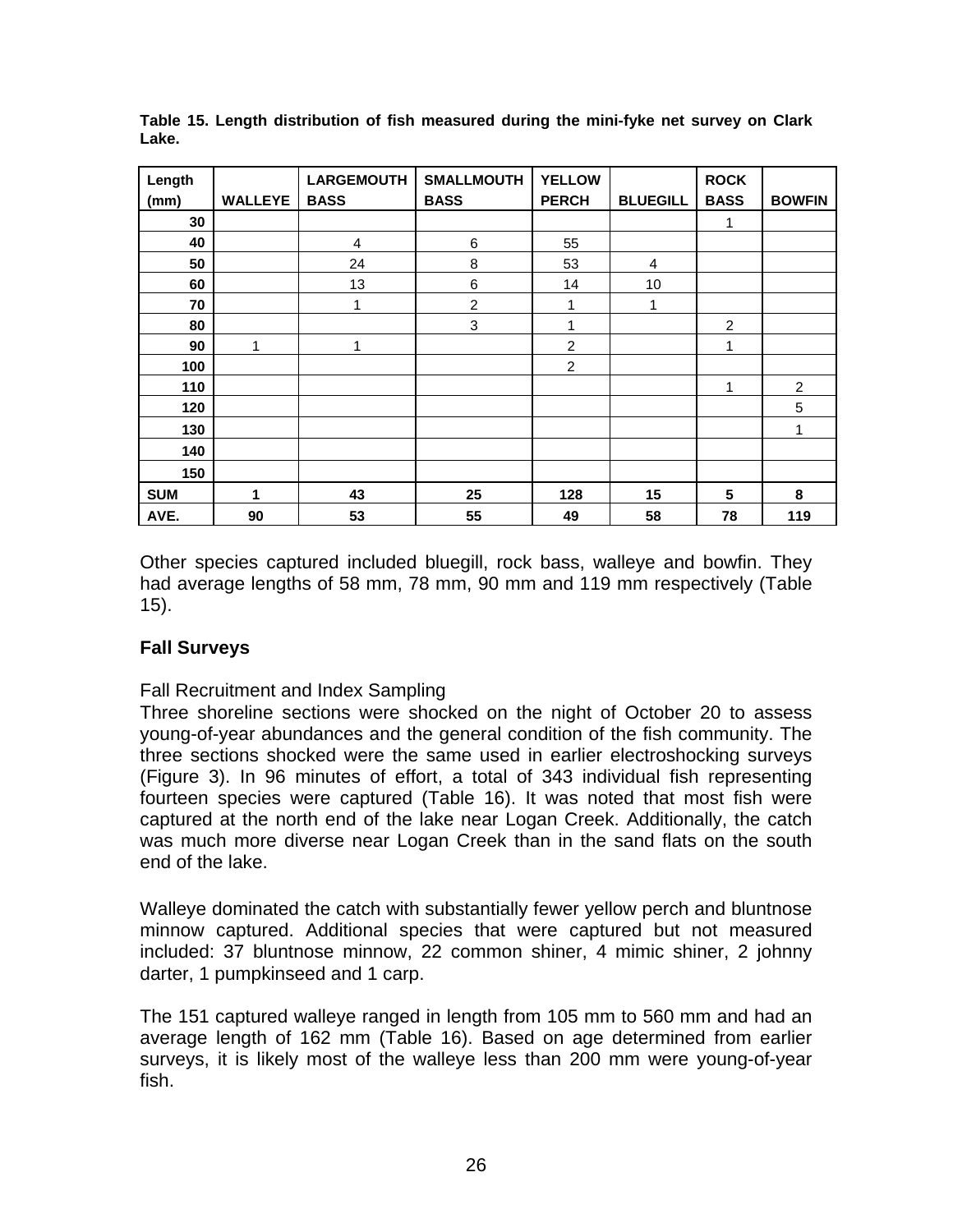| Length mm)  | Bluegill       | Rock Bass      | Y.Perch          | W.Sucker            | LMB            | SMB            | Walleye                 | N.Pike         |
|-------------|----------------|----------------|------------------|---------------------|----------------|----------------|-------------------------|----------------|
| 50          |                |                | $\boldsymbol{9}$ |                     |                |                |                         |                |
| 60          |                |                | $\overline{2}$   |                     |                |                |                         |                |
| $70\,$      |                |                | $\overline{3}$   |                     |                | $\mathbf{1}$   |                         |                |
| 80          |                | $\mathbf{1}$   | $\mathbf{1}$     |                     |                | $\mathbf 1$    |                         |                |
| 90          |                | $\mathbf{1}$   |                  |                     |                | $\overline{3}$ |                         |                |
| 100         |                |                | $\overline{2}$   |                     |                | $\overline{2}$ | $\mathbf{1}$            |                |
| $110$       | $\mathbf{1}$   |                | 12               |                     | $\overline{3}$ | $\overline{5}$ | <u>18</u>               |                |
| 120         |                |                | 19               |                     | $\overline{2}$ | $\overline{1}$ | 15                      |                |
| 130         | $\overline{1}$ |                | $\overline{9}$   |                     | $\mathbf 1$    | $\overline{2}$ | 11                      |                |
| 140         |                | $\overline{1}$ |                  |                     | $\overline{2}$ | $\mathbf{1}$   | 18                      |                |
| 150         |                |                |                  |                     | $\overline{1}$ |                | 11                      |                |
| 160         |                |                | $\overline{1}$   |                     | $\overline{1}$ | $\overline{2}$ | 21                      |                |
| 170         |                | $\mathbf 1$    | $\mathbf 5$      |                     |                | $\mathbf{1}$   | 21                      |                |
| 180         |                | $\overline{1}$ | $\overline{4}$   |                     |                |                | 12                      |                |
| 190         | $\overline{1}$ | $\overline{2}$ |                  |                     |                |                | $\overline{\mathbf{8}}$ |                |
| 200         |                |                | $\mathbf{1}$     |                     |                | $\mathbf{1}$   | $\overline{\mathbf{4}}$ |                |
| 210         |                |                | $\mathbf{1}$     |                     |                |                |                         |                |
| 220         |                |                |                  |                     |                |                |                         |                |
| 230         |                |                |                  |                     |                |                | $\mathbf{1}$            |                |
| 240         |                |                |                  | $\mathbf{1}$        |                |                | $\mathbf{1}$            |                |
| 250         |                |                |                  |                     |                |                | $\overline{1}$          |                |
| 260         |                |                |                  |                     |                |                | $\overline{2}$          |                |
| 270         |                |                |                  | $\sqrt{2}$          |                |                | 1                       |                |
| 280         |                |                |                  | $\overline{\omega}$ |                |                |                         |                |
| 290         |                |                |                  | $\overline{3}$      |                |                |                         |                |
| 300         |                |                |                  |                     |                |                |                         |                |
| 310         |                |                |                  |                     |                |                |                         |                |
| 320         |                |                |                  |                     |                | $\mathbf{1}$   |                         |                |
| 330         |                |                |                  | $\overline{1}$      |                |                |                         |                |
| 340         |                |                |                  |                     |                |                | 1                       |                |
| 350         |                |                |                  |                     |                |                | $\mathbf{1}$            |                |
| 360         |                |                |                  |                     |                |                |                         |                |
| 370         |                |                |                  |                     |                |                |                         |                |
| 380         |                |                |                  |                     |                |                |                         | $\mathbf{1}$   |
| 390         |                |                |                  |                     |                |                | $\mathbf{1}$            |                |
| 400         |                |                |                  |                     |                |                |                         |                |
| 410         |                |                |                  |                     |                | $\mathbf{1}$   | $\mathbf{1}$            |                |
| 420         |                |                |                  |                     |                |                |                         |                |
| 430         |                |                |                  |                     |                |                |                         |                |
| 450         |                |                |                  |                     |                |                |                         |                |
| 460         |                |                |                  |                     |                |                |                         |                |
| 470         |                |                |                  |                     |                |                |                         |                |
| 480         |                |                |                  |                     |                |                |                         |                |
| 490         |                |                |                  |                     |                |                |                         |                |
| 500         |                |                |                  |                     |                |                |                         |                |
| 510         |                |                |                  |                     |                |                |                         |                |
| 520         |                |                |                  |                     |                |                |                         | 1              |
| 530         |                |                |                  |                     |                |                |                         |                |
| 540         |                |                |                  |                     |                |                |                         |                |
| 550         |                |                |                  |                     |                |                |                         |                |
| 560         |                |                |                  |                     |                |                | 1                       | 1              |
| 570         |                |                |                  |                     |                |                |                         |                |
| 580         |                |                |                  |                     |                |                |                         |                |
| 590         |                |                |                  |                     |                |                |                         |                |
| 600         |                |                |                  |                     |                |                |                         | $\mathbf{1}$   |
| Total       | $\overline{3}$ | $\overline{7}$ | 69               | $10$                | $10$           | 22             | 151                     | $\overline{4}$ |
| Ave. Length | 143            | 149            | 116              | 282                 | 129            | 141            | 162                     | 525            |
| SD          | 41.6           | 46.7           | 39.3             | 22.5                | 17.9           | 80.1           | 58.1                    | 108.8          |

**Table 16. Length frequency of fish captured during fall electroshocking on Clark Lake. Note that categories between 590 mm and 640 are skipped.**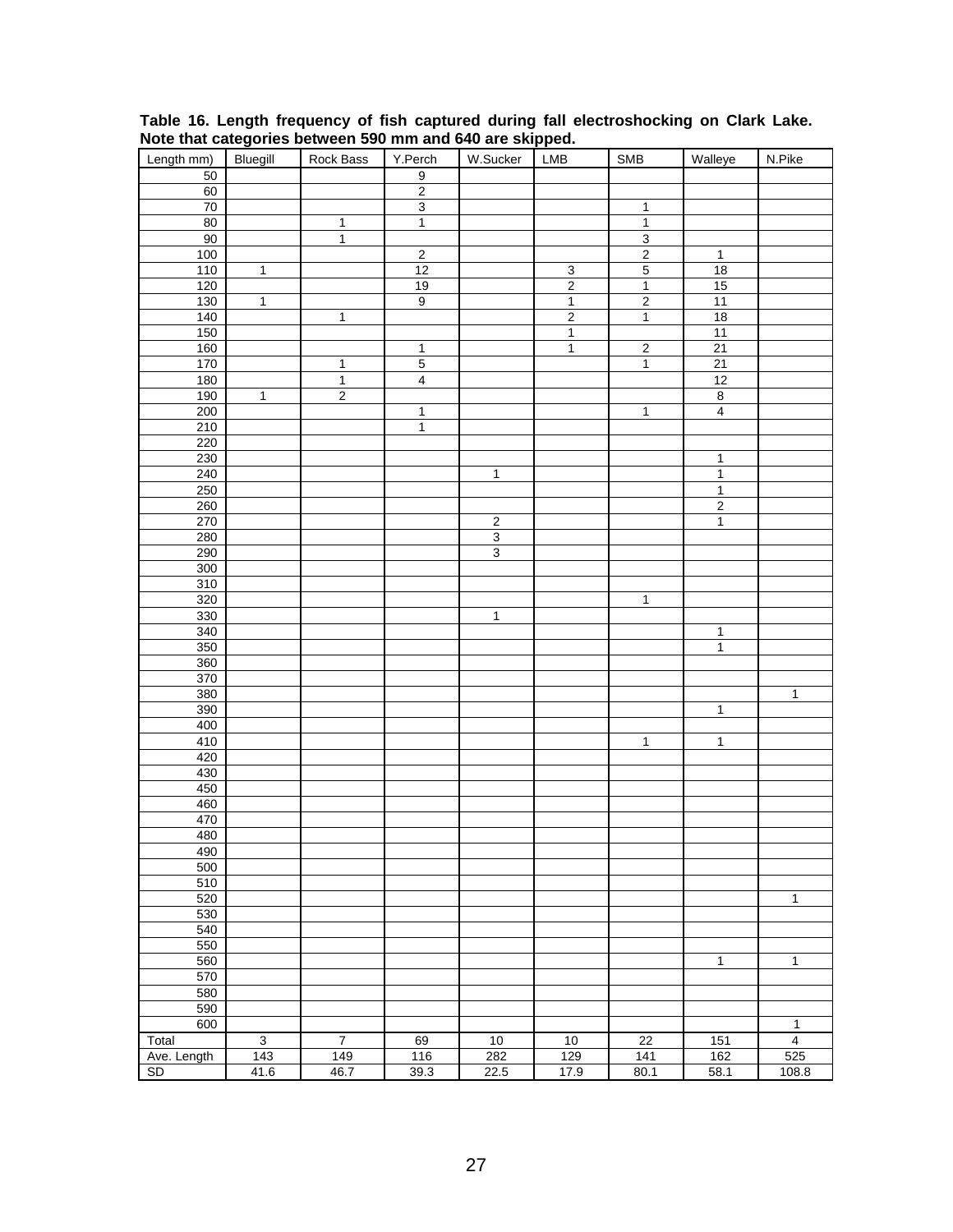Other gamefish that were captured included 22 smallmouth, 10 largemouth bass, and 4 northern pike. They had average lengths of 141 mm, 129 mm and 525 mm respectively.

Yellow perch were the most common panfish captured. They ranged in length from 50 mm to 210 mm and had an average length of 116 mm (Table 16). It is likely that fish less than 100 mm were young-of-year yellow perch. Few rock bass or bluegill were captured during fall shocking.

## **DISCUSSION**

The 2005 comprehensive fisheries survey on Clark Lake characterized the fish populations of the lake using multiple fisheries assessment gear during multiple seasons. Each gear type was efficient in capturing certain fish species and fish sizes. The use of multiple gears during different sampling seasons provided a clearer picture of the entire fish community and fish population characteristics of individual species within the lake.

A total of 1,825 fish were collected during the fisheries surveys. The most abundant fish were walleye, yellow perch and rock bass.

#### Gamefish

Walleye were the most abundant gamefish captured during surveys in 2005. Although walleye have been the most abundant gamefish captured in surveys since 1969, their abundance has fluctuated during this time period (Table 17). The current spring population estimate of 485 adult walleye based on fyke net data is the lowest since the 1960's. However, when electroshocking surveys are included, the population estimate is 1,484 which is similar to the 1,538 estimated by Lychwick (1995). As was the case in 1995, a large percentage of captured walleye were young-of-year or juvenile fish. Reproduction appears to be good, indicating recruitment into the population. Growth (length at age) is at statewide averages until age 4 then is slightly less than average thereafter. It appears that older, larger fish may be forage limited causing slower growth. However, length at age in 2005 was greater than measured in 1994 and could signal an improving walleye population (Lychwick 1995). The presence of few old (greater than age 8) walleye suggests that total annual mortality (natural and angler) is probably high.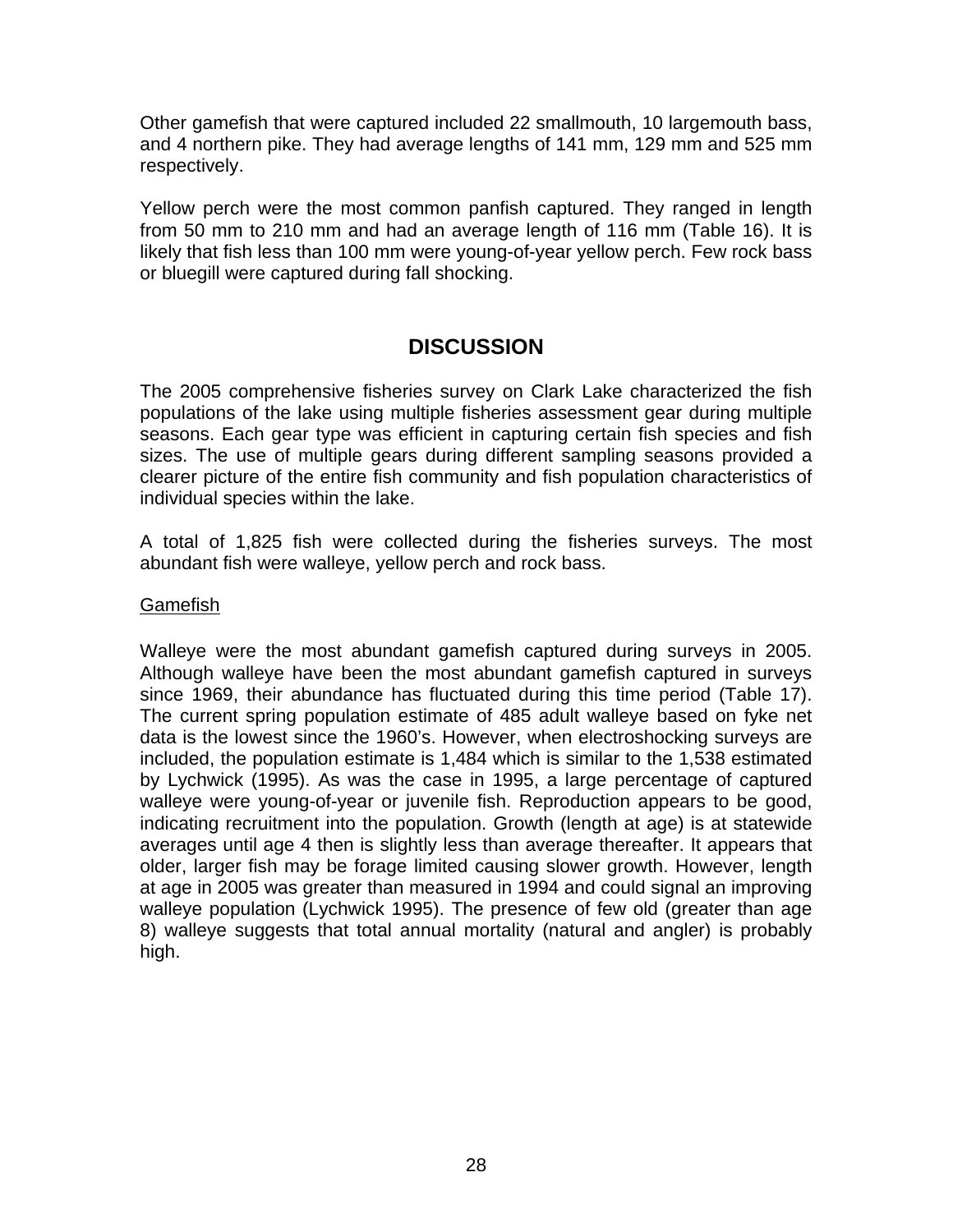| <b>Species</b>         | 1969           | 1976           | 1981   | 1984   | 1994   | 2005   |
|------------------------|----------------|----------------|--------|--------|--------|--------|
| Walleye                | 142            | 458            | 388    | 393    | 209    | 225    |
|                        | (2.84)         | (6.94)         | (6.06) | (3.97) | (2.79) | (3.21) |
| <b>Northern Pike</b>   | 23             | 114            | 97     | 51     | 86     | 66     |
|                        | (0.46)         | (1.73)         | (1.51) | (0.52) | (1.15) | (0.94) |
| <b>Smallmouth Bass</b> | 12             | 13             | 19     | 6      | 13     | 72     |
|                        | (0.24)         | (0.20)         | (0.30) | (0.06) | (0.17) | (1.03) |
| <b>Largemouth Bass</b> | 3              | $\mathfrak{p}$ | 5      |        | 3      | 0      |
|                        | (0.06)         | (0.03)         | (0.08) | (0.01) | (0.04) |        |
| <b>Rock Bass</b>       | 38             | 86             | 318    | 88     | 201    | 182    |
|                        | (0.76)         | (1.30)         | (4.97) | (0.99) | (2.68) | (2.6)  |
| <b>Yellow Perch</b>    | 328            | 46             | 22     | 17     | 9      | 37     |
|                        | (6.56)         | (0.70)         | (0.34) | (0.17) | (0.12) | (0.53) |
| <b>Bluegill</b>        | 10             | 34             | 112    | 132    | 13     | 20     |
|                        | (0.03)         | (0.52)         | (1.75) | (1.33) | (0.17) | (0.29) |
| Bullhead sp.           | 7              | 6              | 5      | 28     | 118    | 6      |
|                        | (0.14)         | (0.10)         | (0.08) | (0.28) | (1.58) | (0.09) |
| Carp                   |                | 6              | 50     | 5      | 18     | 4      |
|                        | (0.02)         | (0.09)         | (0.78) | (0.05) | (0.24) | (0.06) |
| Sucker sp.             | 69             | 159            | 216    | 70     | 204    | 82     |
|                        | (1.38)         | (2.41)         | (3.38) | (0.71) | (2.71) | (1.17) |
| <b>Bowfin</b>          | $\overline{2}$ | 5              | 20     | 2      | 7      | 5      |
|                        | (0.04)         | (0.08)         | (0.31) | (0.02) | (0.09) | (0.07) |

**Table 17. Summary of fyke net surveys, numbers of fish and catch per net night (CPE) from Clark Lake 1969-2005. The 1969-1994 data is after Lychwick (1995).** 

Relative abundance (CPE) for smallmouth bass during spring surveys was the highest on record. The increasing number of smallmouth bass may be linked to the decline in walleye abundance in the last ten years since both complete for food resources and adult fish of one species may prey on the young of the other species. Electroshocking surveys caught a number of small fish indicating that smallmouth bass have been successful in spawning. Growth appears to be good for smallmouth bass.

Although largemouth bass were not captured during spring surveys in 2005, when all surveys are included, the number of largemouth bass captured in 2005 increased over what was caught in 1994. This may indicate that the largemouth bass population is increasing in Clark Lake.

Although the number of northern pike captured in 2005 declined from 1994 levels, the number captured was near the average catch since 1969. Most captured northern pike were less than 650 mm, with most northern pike between 460 mm and 600 mm. Length at age indicates northern pike in Clark Lake are growing slightly less (slower) than statewide average growth. It appears that harvest may be reducing the number of large northern pike in the lake. Several year classes appear to under-represented in the age sample, for example ages 4, 7 and 8 and could indicate variable spawning success for northern pike in the lake.

### Panfish

Panfish populations in Clark Lake appear to be low. Although rock bass spring CPE changed little since 1994, the rock bass population estimate declined 70%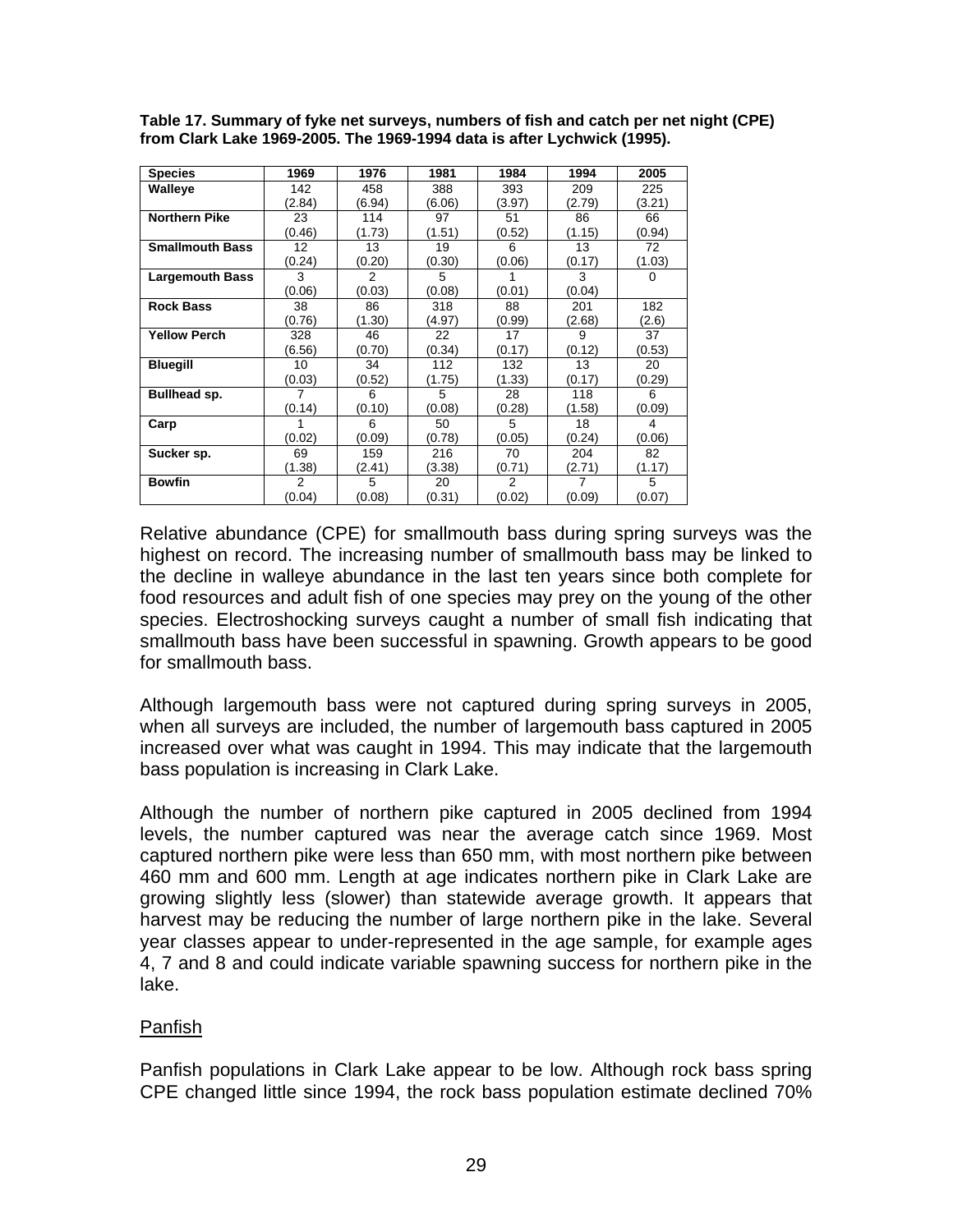between the two survey years. This decline was similar to what was seen on Kangaroo Lake between 1995 and 2004 (Hogler 2004). Habitat loss and an increasing predator population may have contributed to the decline. Length at age was above statewide averages, so forage does not appear to limit the population.

The number of yellow perch captured during 2005 surveys increased from 1994 survey numbers and was similar to those seen in the 1970's. Increased yellow perch abundance is likely due to five years of stocking by the Clark Lake Association. Electroshocking surveys captured juvenile yellow perch so it appears that stocked perch may have begun to contribute to future perch populations. It is unknown if current levels of recruitment will sustain the perch population in the face of angler harvest and habitat disturbance.

Bluegill continue to be present in lower abundance than during the 1980's (Table 17). Growth (length at age) is above statewide averages. It is likely that limited aquatic plant habitat continues to limit the bluegill population in Clark Lake.

### Other Species

Several other species were captured that are worth noting The white sucker and longnose sucker populations in the lake have declined since 1994 and sucker relative abundance (CPE) was the second lowest measured since 1969.

Forage minnows were abundant near the outlet of Logan Creek, but were scarce in other parts of the lake. It is likely the aquatic plant beds and Logan Creek provide excellent habitat for minnows while limited plant cover in other parts of the lake limit their abundance.

The bullhead species population appears to be lower than it was in 1994. Bowfin populations, which have been stable since 1994, are low in abundance. Carp were captured in low number in all surveys and appear to be similar in number to earlier surveys. Carp do not appear to be a problem in the lake.

# **CONCLUSIONS**

Fish populations in Clark Lake appear to be in a state of change. Walleye numbers are down since 1994 based on population estimates, but relative abundance (CPE) appears to be stable. Walleye reproduction is evident and length at age is near state averages although there are few large walleye in the lake. Harvest and slower growth at older ages may be impacting the size of walleye in Clark Lake.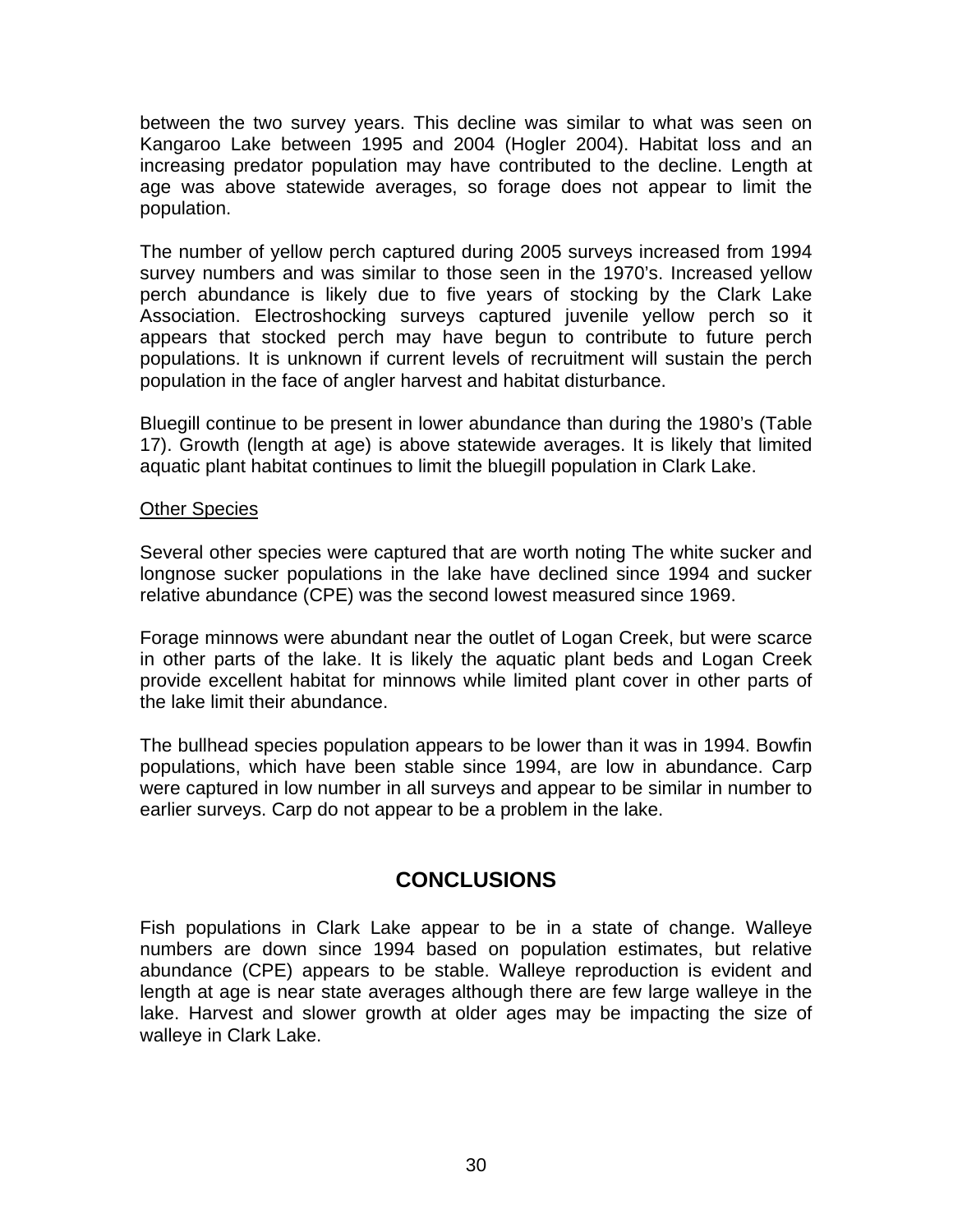Smallmouth bass numbers have increased over previous surveys and largemouth bass continue to be part of the fishery. Bass populations appear to be reproducing well.

The northern pike population appears to be steady in the lake. Few northern pike are large in size and harvest or poor recruitment may be affecting their size distribution.

Panfish in general have declined in number since the 1960's. The rock bass population has fluctuated in number, while the yellow perch and bluegill populations have declined. Stocking of yellow perch by the Clark Association has improved the yellow perch population in the lake. Habitat loss, the lack of aquatic plants, and angler harvest may have influenced panfish numbers in the lake. Growth of panfish in Clark Lake appears to be good.

Forage minnows are common in the lake near Logan Creek, but lack of suitable habitat in other areas of the lake, limit their abundance. Increased spatial distributions of plants would benefit forage fish as well as other species.

Carp although present in the lake, were low in number and seen to be a problem at this time.

# **RECOMMENDATIONS**

- Encourage the recolonization of aquatic plants by establishing no wake areas or by temporary placement of wave and turbidity barriers to get plants started. Reestablishment of aquatic plants is necessary to have a healthy stable fish community in the lake.
- Encourage shoreline residents to reestablish natural shorelines. This will also help plant communities as well as many other animal populations.
- Monitor the movement and abundance of exotics such into Clark Lake. If these species get firmly established in the lake, more changes in the fish community are likely.
- Encourage the Lake Association and its members to protect sensitive areas.

# **REFERENCES**

Cline, C.L. 1951. Clark Lake, Door County Survey Report. Unpublished Report #664. Wisconsin Conservation Department, Madison Wisconsin. 10 pages.

Door County SWCD. 2000. Surface Water Inventory of Door County. Door County SWCD, Sturgeon Bay, WI. 83 pages.